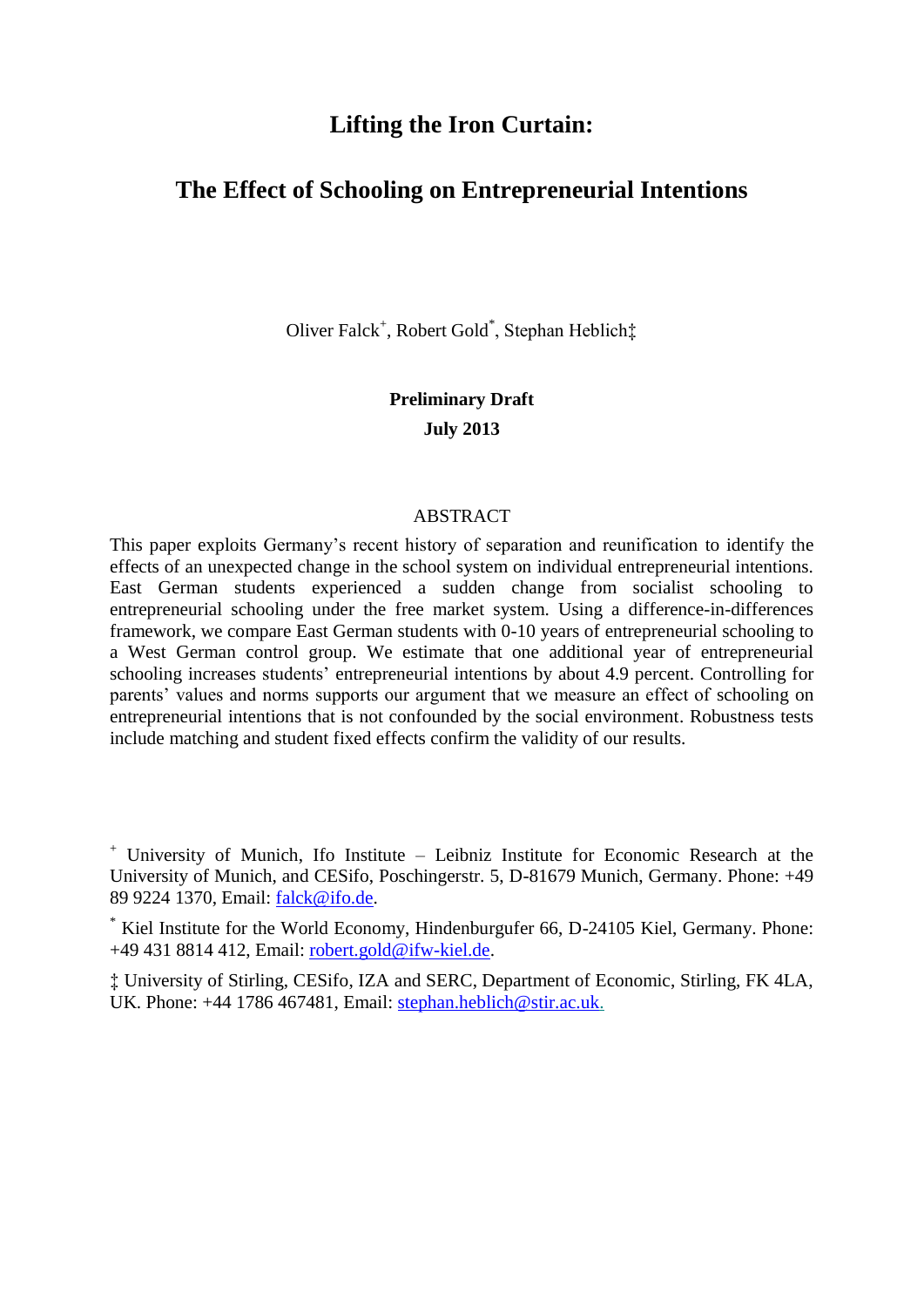# 1. Introduction

1

What makes an entrepreneur? This simple question is equally important for politicians who are looking for ways to sustain economic growth as for researchers who are trying to understand the determinants driving entrepreneurship. On the political agenda, entrepreneurship gained increasing importance over the last two decades. The most recent initiative by the European Union, the Entrepreneurship 2020 Action Plan, aims at unleashing Europe's entrepreneurial potential and advancing a culture of entrepreneurship. One of the initiative's main goals is to invest in entrepreneurship education as "one of the highest return investments Europe can make"  $(EU, 2013, p. 5)$ .<sup>1</sup> From the academic side, we know little about the effectiveness of entrepreneurship education. Only a few papers exploit experimental variation to evaluate entrepreneurship courses in the Netherlands (Oosterbeck et al. 2010; Rosendahl Huber et al., 2012), training measures for individuals at working age in the US (Fairlie 2012), or training sessions for micro-entrepreneurs in Peru (Karlan and Valdivia, 2010). All studies find at best limited effects on individual entrepreneurial intentions or success. These initial findings clearly question the effectiveness of public investments in entrepreneurship education.

In this paper, we take a broader perspective on entrepreneurship education. Instead of looking at the effect of specific entrepreneurship courses that teach entrepreneurial skills, we focus on schooling in general.<sup>2</sup> Specifically, we look at the virtues transmitted in the schooling system that may affect individual entrepreneurial intentions in the future. In a very basic sense, this may involve the perception of entrepreneurship as an occupational choice; but we may also think of stimulating non-cognitive skills such as individual initiative or creativity and discrete thinking as basis for problem solving skills and innovativeness.<sup>3</sup> Knowing about this potential leverage is especially important from a public policy perspective since it provides a viable way to increase individual entrepreneurial intentions and the perception of entrepreneurship as occupational choice. An increasing attractiveness of entrepreneurship as occupational choice may subsequently raise the effectiveness of entrepreneurship courses.

 $<sup>1</sup>$  The other goals are to change the public perception of entrepreneurs, to provide better access to entrepreneurial</sup> finance, and to supporting underrepresented groups. Kerr and Nanda (2011) provide a comprehensive overview of the literature on entrepreneurial finance and Fairlie and Robb (2007) and Sanders and Nee (1996) are nice examples of research on immigrant entrepreneurship.

<sup>&</sup>lt;sup>2</sup> To our knowledge, Sobel and King (2008) and Falck and Woessmann (2012) are the only papers that consider the effect of the school system on entrepreneurship. They find a positive effect of competition from private schools on students' entrepreneurial intentions. One explanation for this finding may be that competition leads to more innovative curricula.

<sup>&</sup>lt;sup>3</sup> Heckman and Rubinstein (2001) make a case for the importance of non-cognitive skills in determining labor market outcomes in general.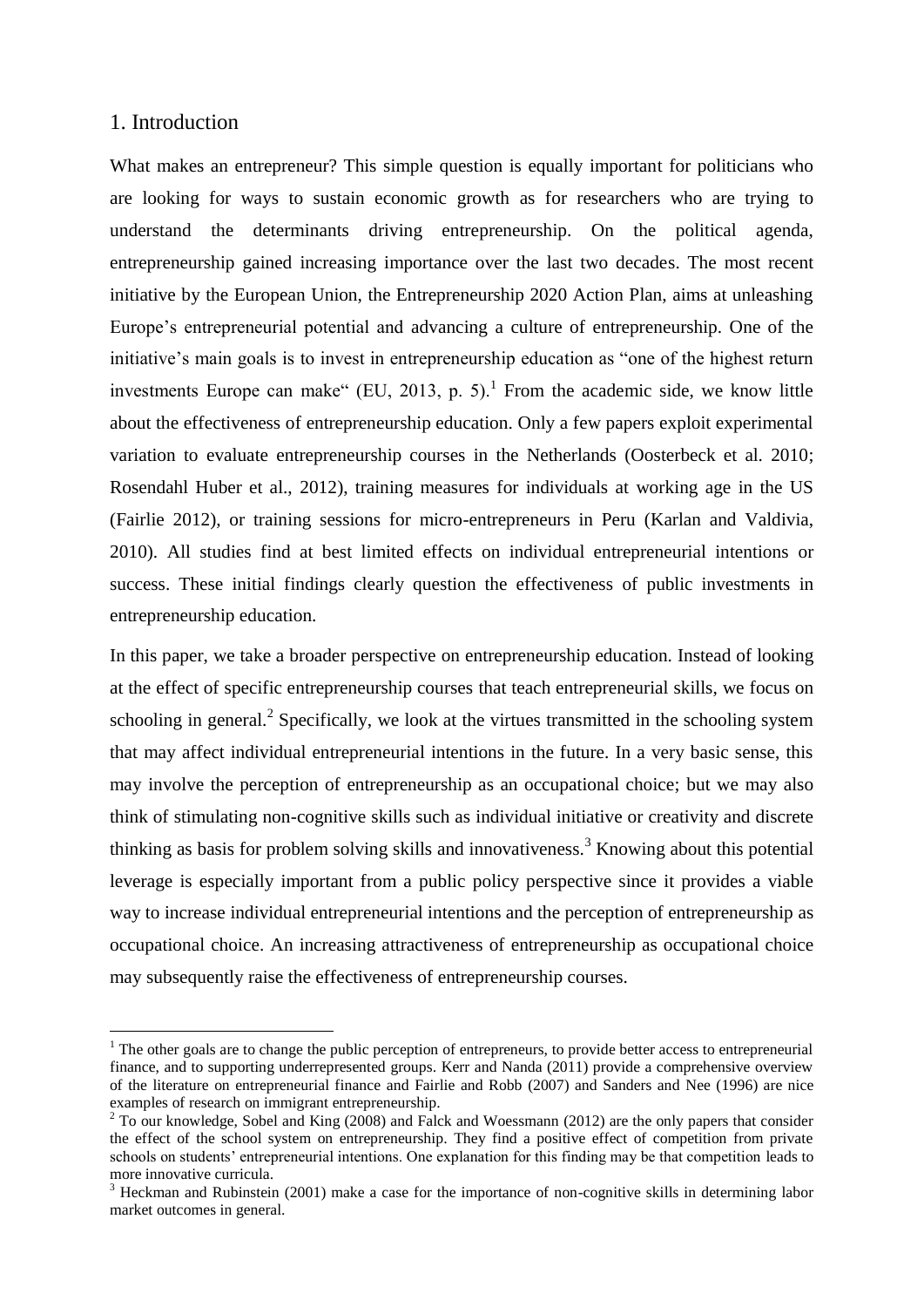To test the hypothesis that the school system affects individual entrepreneurial intentions, we have to overcome the empirical challenge that schooling and other aspects of socialization simultaneously affect individual entrepreneurial intentions. To disentangle the effect of schooling, we exploit the 1990 reunification of the Federal Republic of Germany (FRG) and the German Democratic Republic (GDR) as quasi-natural experiment. We compare cohorts of German university students in reunified Germany (GER) who grew up in the East (former GDR) to those who were educated in the West (former FRG). With the reunification, the GDR school system that taught socialist values and discouraged entrepreneurial thinking changed overnight. In this process, one third of the East German teachers were "early retired" and all East German states implemented new school systems that were oriented towards the West German curricula. For example, the federal state Thuringia widely adopted the Bavarian school system where economic education is mandatory in secondary education. While the school environment changed suddenly with the fall of the Berlin wall, the social environment and the parental environment did not change overnight (cf. Alesina and Fuchs-Schuendeln, 2007; Bauernschuster et al. 2012). Even a decade after the reunification, we still find strong indications of socialist norms and values among East Germans. This setup provides us with a change in the school system towards a more entrepreneurship-friendly education, while holding socialization to a great extent constant.

Our analysis exploits a large survey regularly conducted among university students in Germany that includes over 32,000 observations from 4 survey waves conducted between the years 1992 and 2001. This selection ensures that the East German students observed in the survey underwent (at least some years of) schooling in the socialist GDR. The survey covers questions about the study progress, work and learning habits, leisure time activities, attitudes, and job preferences including entrepreneurship as occupational choice. Additional questions provide information about students' family background and schooling. Information about demographic variables, such as age or gender, is also available. Altogether, this survey draws a comprehensive picture of the conditions and perspectives of students at German universities. By restricting our analysis to university students, we explicitly turn our focus to a group of individuals who are particularly qualified to start technology-oriented firms and thus meet the EU's idea of entrepreneurship as "powerful driver of economic growth and job creation" (EU, 2013, p.3).

We evaluate the effect of a change in the schooling system in a difference-in-differences framework where we compare cohorts of students around the time of the German reunification in East and West Germany. The difference-in-differences estimator measures the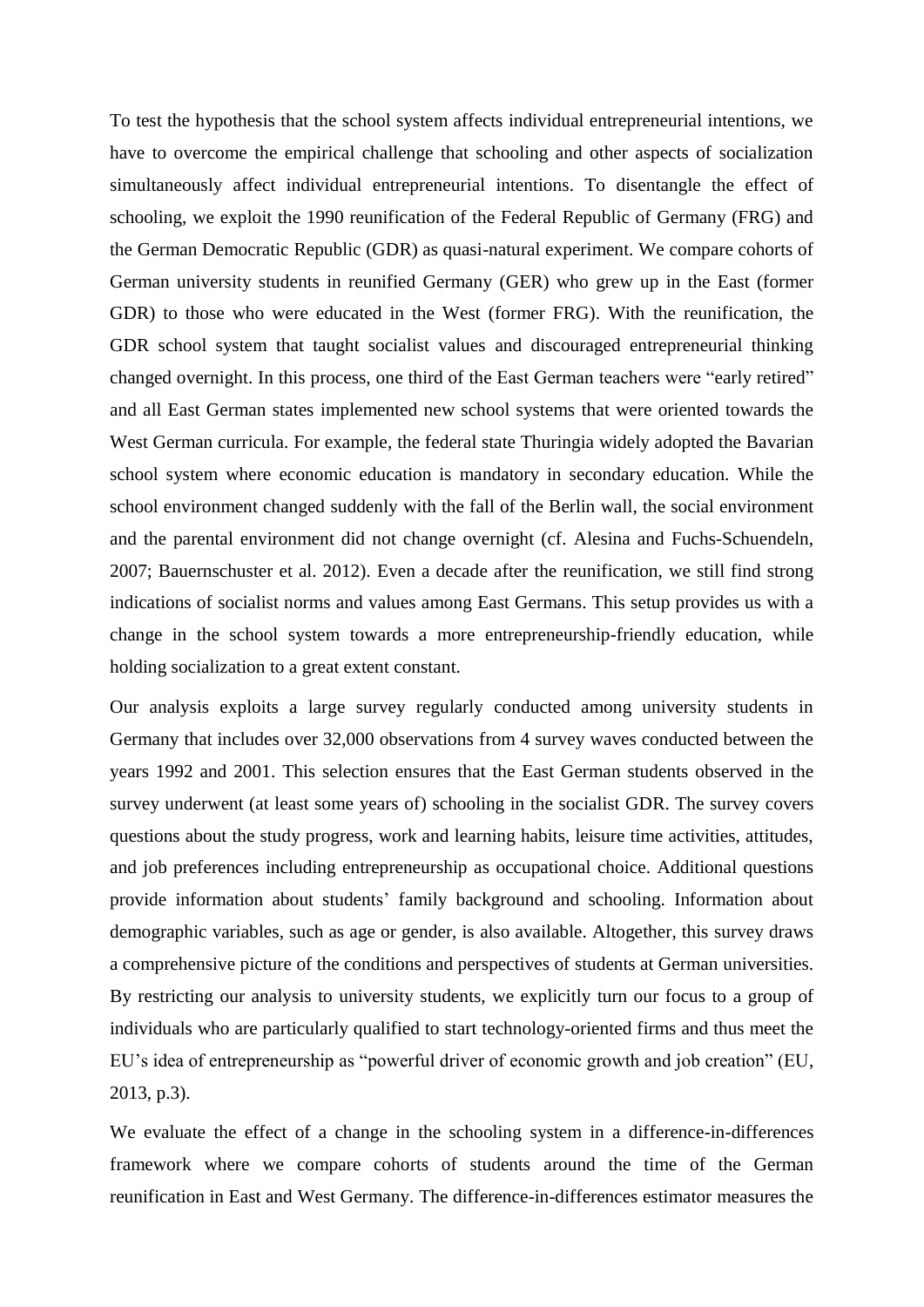effect of one additional year of schooling in reunified Germany on the entrepreneurial intentions of East German students. West German students are the control group. Under the assumption that the social environment in East Germany did not change overnight, this allows us to evaluate the positive effect of changing to an entrepreneurial school curriculum conditional on a large number of individual controls. We find that every additional year under an entrepreneurial school system increases East German students' entrepreneurial intentions by abound 4.9 percent.

We provide a number of robustness tests to support the validity of our results. To assess the assumption of a persistent social environment in East Germany, we include controls for changes in parents' values and find no confounding influences. We use a propensity score matching to reduce East and West German students' observable differences that may bias our estimates. Again, we do not find any indication of confounding effects. Finally, we model the occupational choice to be an entrepreneur or a dependent employee in (in a private company) using two separate questions that evaluate the attractiveness of each choice. Since we observe two observations per student we can include individual fixed effects that absorb any unobserved individual characteristics that are not covered by our rich set of individual controls. All robustness tests point to the same direction as our baseline results: The change to a more entrepreneurial school curriculum increases individual entrepreneurial intentions significantly.

The remainder of the paper is organized as follows. Section 2 describes differences in schooling and education between East and West Germany. Section 3 introduces our empirical strategy, and Section 4 our data set. In Section 5, we present our analyses of the impact of schooling and socialization on university students' entrepreneurial intentions. Section 6 concludes by discussing the implications of our work and offers some suggestions for further research.

# **2. Short History of Schooling in the GDR and the FRG**

### 2.1. The Education System

After World War II, the western Federal Republic of Germany (FRG) mostly restored the traditional tripartite German schooling system. After four years of primary school, students attend either *Gymnasium* for nine years, *Realschule* for six years, or *Hauptschule* for five years. Access to university was received by passing the *Abitur* after nine years of *Gymnasium*. Educational policy is handled on the state level (*Bundesland*).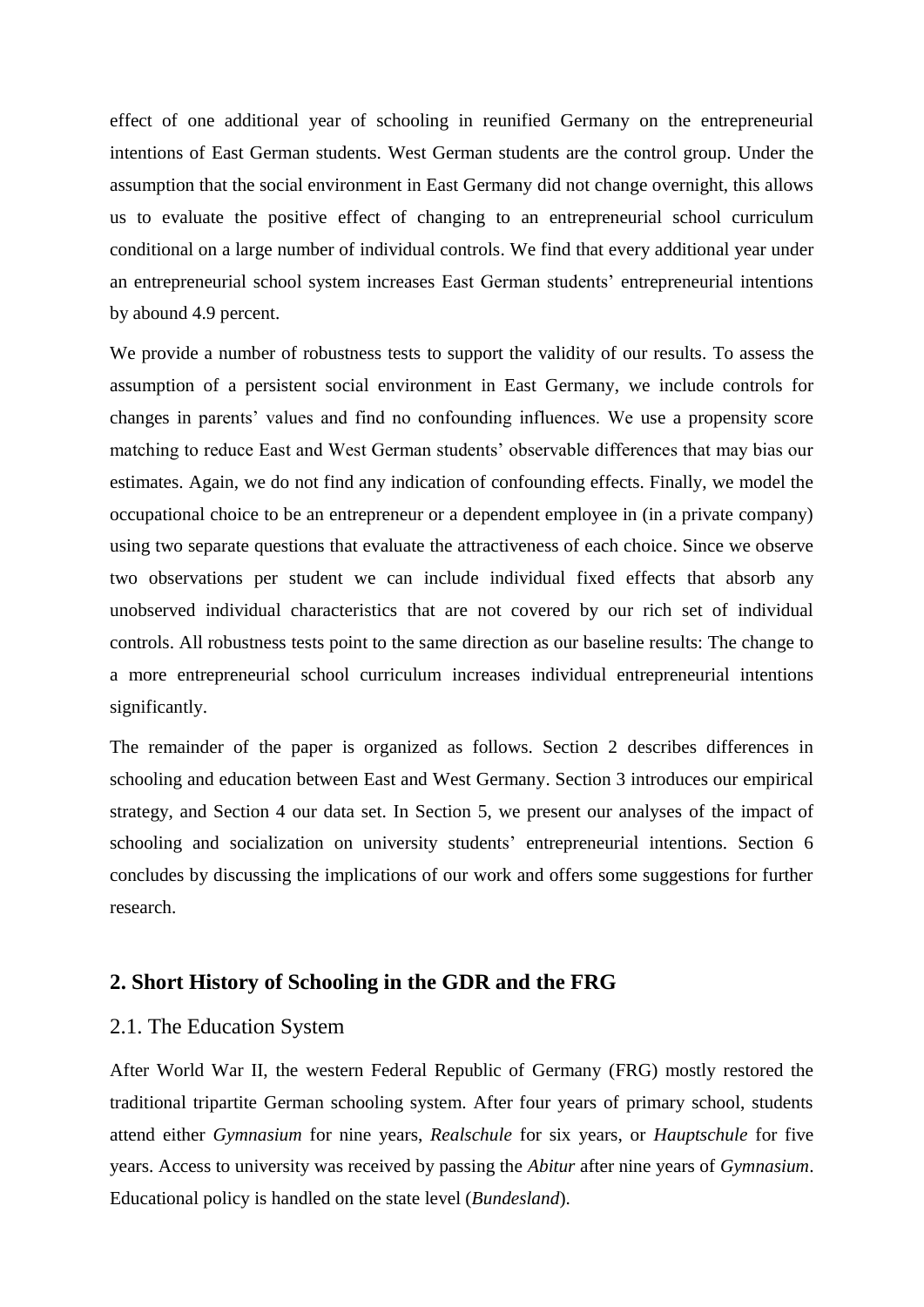Education policies in the eastern German Democratic Republic (GDR) were centrally determined by the ministry for national education. Education was organized in a unitary school (*Polytechnische Oberschule*, POS) that combines primary and secondary school. All students attended POS for ten years (Waterkamp, 1987). A small fraction of students were allowed to continue school for two more years at an extended secondary school (*Erweiterte polytechnische Oberschule, EOS)*, which prepared them for academic studies.<sup>4</sup> Access to EOS was not merely based on school achievement but also depended on loyalty to the ruling socialist party (*Sozialistische Einheitspartei Deutschlands, SED*). Entry criteria involved participation in the socialist party's youth organisation (*Freie Deutsche Jugend, FDJ*), a declaration of commitment to serve in the army, and the parents' socialist merits. Overall, only 8-12% of the students in a given year could enter EOS. This strict selection process was meant to insure future graduates' loyalty to the state (Stenke 2004).

## 2.2. School Curricula

<u>.</u>

The main difference between the FRG's and GDR's school curricula was the GDR's goal to teach communist convictions and conduct to form socialist personalities. This is explicitly stated in the socialist party's 1989 manifesto (p. 67f.). At large, this means that students were not engaged in the process of critical thinking. Instead, students had to internalize socialist dogmas while any question or discussion on the ideology was taboo (cf. Block and Fuchs, 1993). Beyond that, students had to attend specific classes that taught socialist ideologies. The subject *Staatsbürgerkunde* (social studies) taught from grade seven on lessons in Marxist and Leninist ideology. From 1978 on, this subject was supplemented by an early military training (*Wehrkundeunterricht*) for male students. In contrast, social studies in the FRG (*Sozialkunde*) focused on mechanisms of the democratic process and civil rights. Moreover, the subject economic studies introduced GDR students to socialist production (Judt 1997, pp. 228/29), whereas the FRG curriculum taught mechanisms of a free market economy. Finally, the language education reflected the different political blocs with GDR students learning Russian as compulsory foreign language and FRG students learning English.

Taken together, the GDR school system was designed to educate "socialist" individuals that had a critical attitude towards free market economies and particularly the role of entrepreneurs. When students are taught that entrepreneurs are expropriators time and again, we expect this to sustainably affect their own desire to become an entrepreneur in the future.

<sup>&</sup>lt;sup>4</sup> An indirect way to obtain a university-entrance degree was to combine a 3-year apprenticeship with additional schooling after ten years of POS.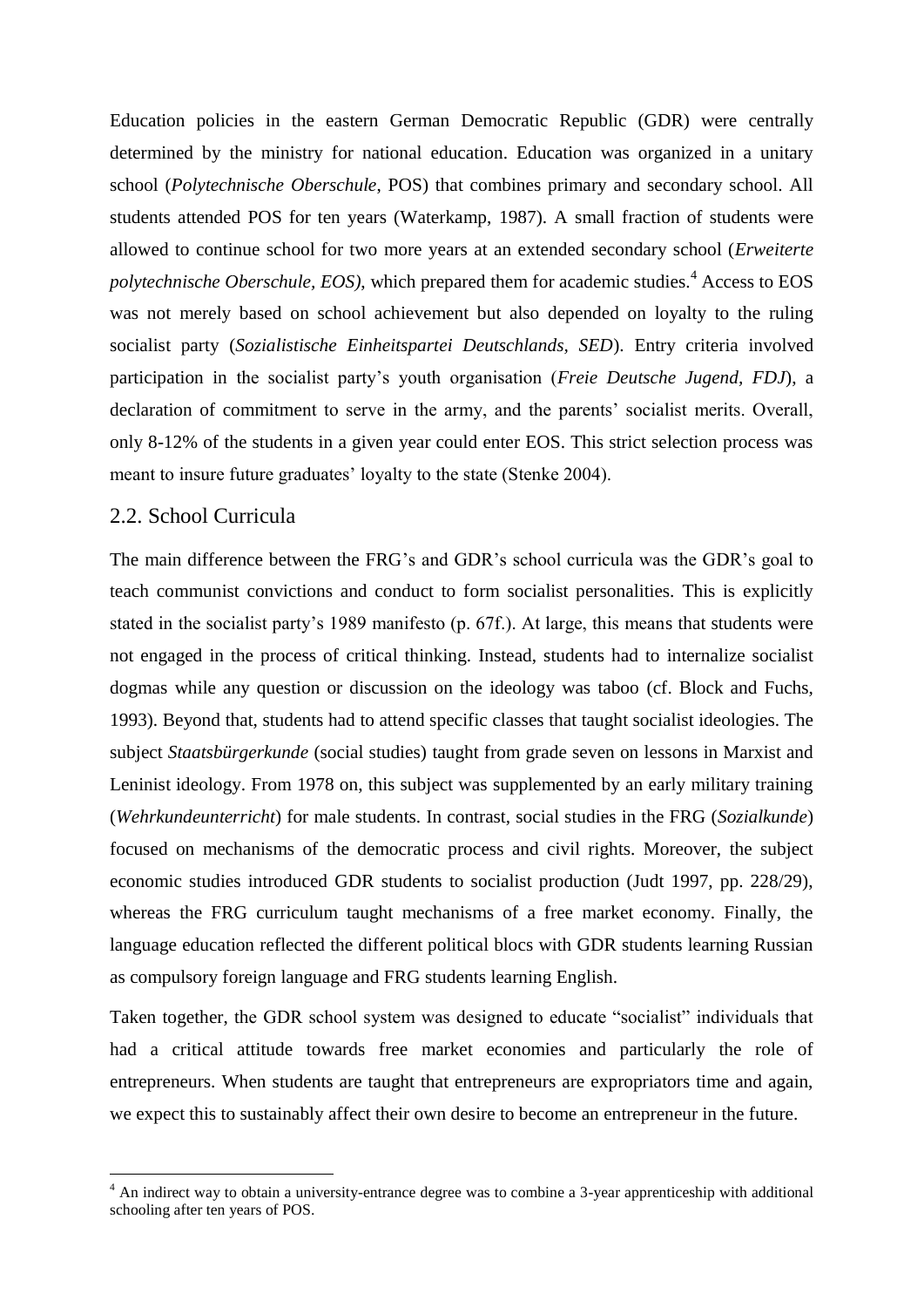## 2.3. Transition to West German Schooling

With reunification, the traditional structures of the West German education system were adopted in East Germany (Wilde 2002, p. 40). First and foremost, this change involved the immediate elimination of any socialist element form the curriculum. Moreover, all ideologybased restrictions on gaining a university-entrance degree were dropped. The new educational goal was now to develop independent personalities, critical thinking, creativeness and initiative, and overall, democratic values in line with the free market economy. Thus with the change in the schooling system, East German students were suddenly exposed to virtues that are also conducive to entrepreneurship. We will term the "treatment" with the more entrepreneurial school system in reunified Germany *entrepreneurial schooling* (*ES*) in the following chapters.

The major challenge of this transformation process was to replace former "socialist" teachers. As the pupil-teacher ratio had been significantly lower in the GDR – 11.8 compared to 15.7 in the FRG in 1985 (Stenke 2004, p. 16) –, there was some room for dismissals. Overall, about one third of the GDR teachers lost their jobs, predominantly those who were politically involved. As a result, students in East Germany were now taught more entrepreneurial curricula by teachers who were not loyal to the socialist system. At the same time, the overall population in East Germany is still leaning towards social values (cf. Bauernschuster et al., 2012), which supports our argument that the social environment did not change overnight.

## 3. Empirical Strategy

Our empirical strategy to identify the effect of entrepreneurial schooling on individual entrepreneurial intentions is based on difference-in-difference estimations for cohorts in East and West Germany around the time of the German reunification. We estimate the following equation:

$$
I_{it} = \beta_1 East + \beta_2 Schooling + \beta_3 (East \times Schooling) + X'\beta_4 + \eta_t + \varepsilon_{it},
$$
 (1)

where the dependent variable  $I_{it}$  is a binary variable that equals unity if student *i* observed in survey wave *t* reports that he or she certainly wants to be permanently self-employed in the future, and zero otherwise. University students' entrepreneurial intentions is our "as-close-aspossible" measure for entrepreneurial endowments. *East* is a dummy variable that equals unity if the university student finished school in East Germany, and zero if schooling was completed in West Germany. It accounts for time-persistent influences of being raised in the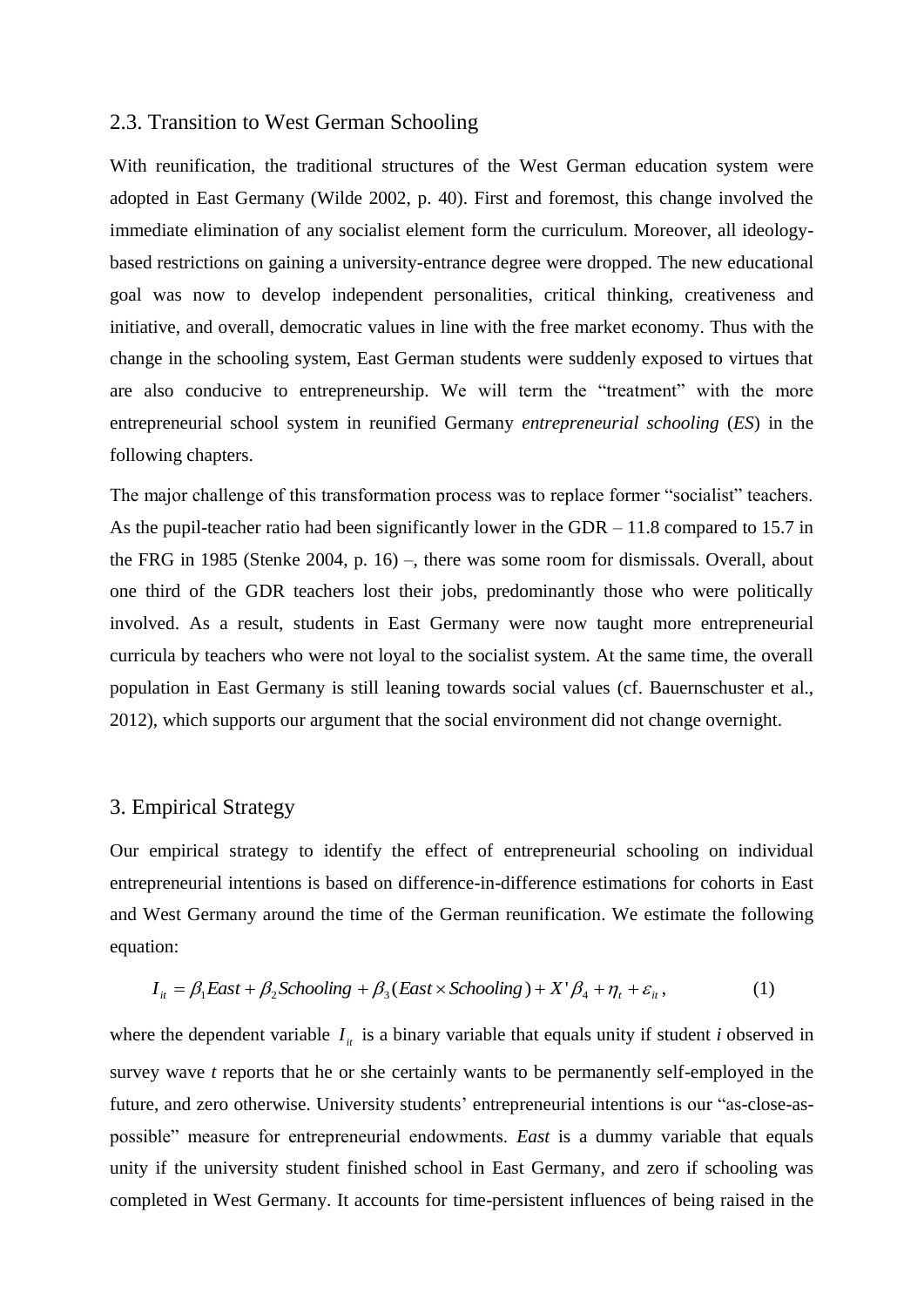GDR on students' entrepreneurial intentions. Under the assumption that the social environment in East Germany did not change overnight,  $\beta_1$  captures persistent effects of the social environment on students' entrepreneurial intentions. *Schooling* indicates schooling in reunified Germany. After 1990, students in East Germany and West Germany were equally "treated" with entrepreneurial schooling; before 1990, students were educated in two distinct systems and only West German students enjoyed the more entrepreneurial school system while East German students were taught socialist values. As we know the year of each student's high school graduation, *Schooling* is calculated either as binary variable

$$
Sthooling = \begin{cases} 1 \text{ if } GradientYear > 1990 \\ 0 \text{ if } GradientYear \le 1990 \end{cases}
$$

or as continuous variable  ${SchoolYears = max{Gradient} year - 1990; 0}$  that ranges from 0 years for students who finished school in 1990 or before to 10 years for the youngest students in our sample who started primary school 3 years before the reunification and were almost fully educated under the more entrepreneurial school system in reunified Germany.<sup>5</sup> The coefficient of interest is  $\beta_3$ , the difference-in-differences estimator that captures the effect of the introduction (or one additional year) of entrepreneurial schooling on East German students' entrepreneurial intentions relative to the West German comparison group. Identification comes from the reunification shock that changed the East German school system overnight into the more entrepreneurial West German school system while the social environment remained unchanged.

The matrix X includes a rich set of control variables relating to the students' demographics, study progress, job expectations, individual characteristics, social network, and family background. Most importantly, *X* includes university and major fixed effects and an age control. Note that the choice of a certain university and a major can also be considered part of the treatment effect as entrepreneurial schooling may also affect the entrepreneurial intentions through the university and subject choice. University and major fixed effects may thus decrease the size of our coefficient. The age control is equivalent to cohort fixed effects that capture overall trends in the attractiveness of entrepreneurship that may e.g. result from the economic boom following the German reunification. A detailed list of all control variables is provided in the Appendix. Finally, we include survey wave fixed effects,  $\eta_i$ ;  $\varepsilon_{ii}$  is an error

<u>.</u>

<sup>&</sup>lt;sup>5</sup> We set  $ES = 3$  for those students who had dropped out of school at the time of reunification but obtained a university entrance degree after reunification. Dropping those late graduates that may be systematically different does not affect our results.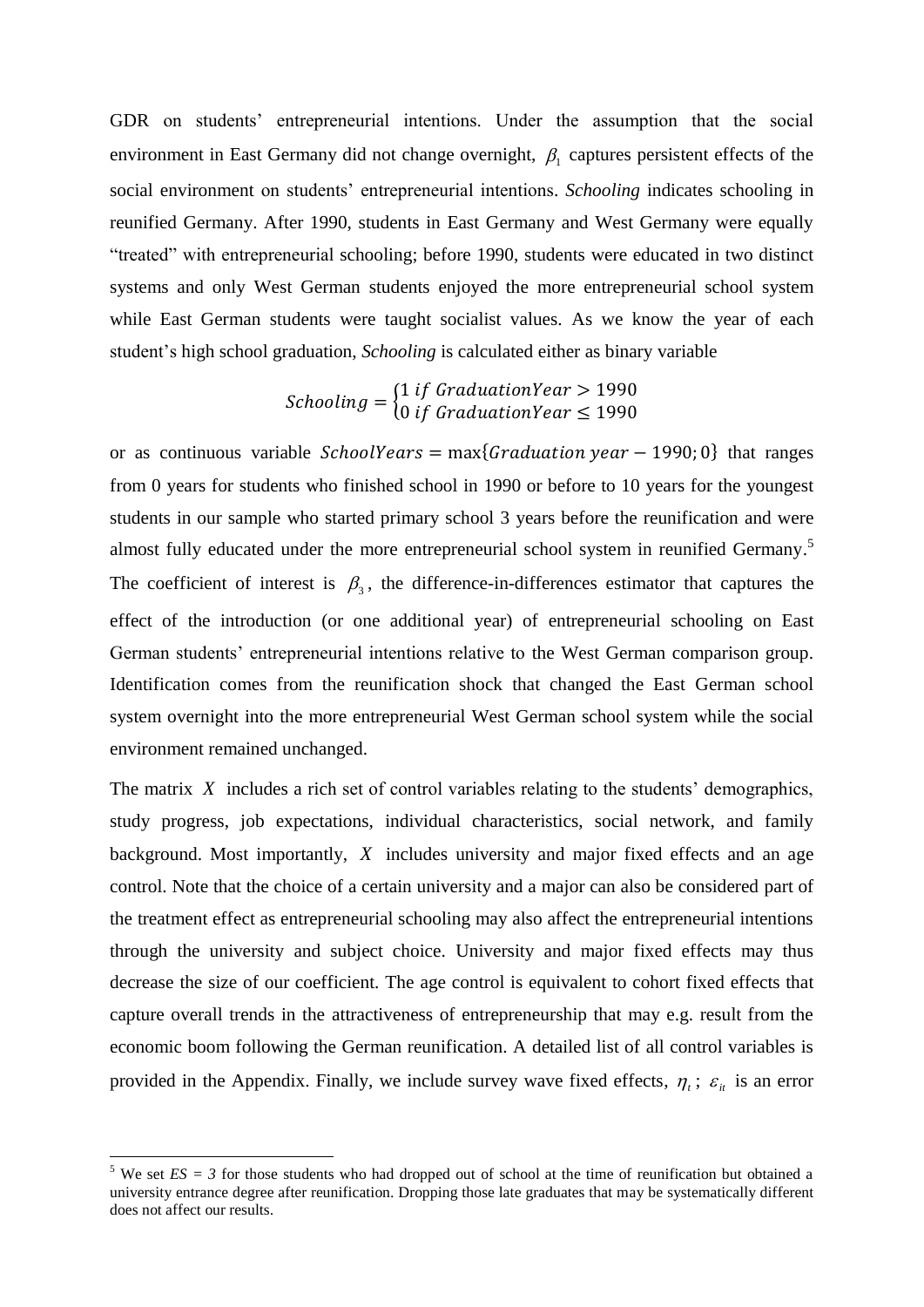term clustered at the university level (cf. Moulton 1986). As our outcome variable is binary, we use probit models for our estimations.<sup>6</sup>

To assess whether small changes in the social environment are erroneously captured by our schooling variable, we add controls for average values of (i) a broadly defined parent generation aged 30 or older at the time of graduation and (ii) a narrowly defined parental generation aged 30-50 at the time of graduation. We generate this value measure from the German social survey ALLBUS survey and identify the parents' generation in the survey waves 1991, 1994, 1998 and 2000, that nicely match with the years where the student survey was collected. We use the answers to three survey questions that Bauernschuster et al. (2012) show to be significantly affected by socialism in the GDR, and that are correlated with the propensity to become an entrepreneur. Based on the answers to those questions, we construct a variable indicating "socialist values" that ranges between  $-1$  (liberal values) to  $+1$  (socialist values). We calculate mean socialist values by occupational group for both parents and separately for fathers and mothers. We merge every observation from the student survey with the average values of his/her fathers' and mothers' occupational group for parents at the age 30 plus (and 30-50 respectively) in the year the student graduated from school. As we observe values in multiple ALLBUS waves, we thus account for potential changes in the social environment.

### 4. Data

1

### *Student Survey*

To assess students' entrepreneurial intentions, we use data from a large student survey regularly conducted at up to 27 German universities by the University of Konstanz (*Studiensituation und studentische Orientierung*). We use the four consecutive survey waves conducted within the decade after German reunification, i.e. in winter terms 1992/93, 1994/95, 1997/98, and 2000/01. Since we are interested in comparing the effect of schooling under the socialist system in the GDR to schooling in the FRG and reunified Germany, we discard observations of students that finished school abroad. Moreover, we discard observations of students that are older than 40 years of age, since they are a likely to be a

<sup>&</sup>lt;sup>6</sup> Note that Ai and Norton's (2003) point about the use of interaction terms in non-linear models does not apply in the context of our difference-in-differences model (Puhani, 2012). This is because we are interested in the treatment effect, which is given by the on the coefficient of the interaction term and not the cross difference identified by Ai and Norton (2003).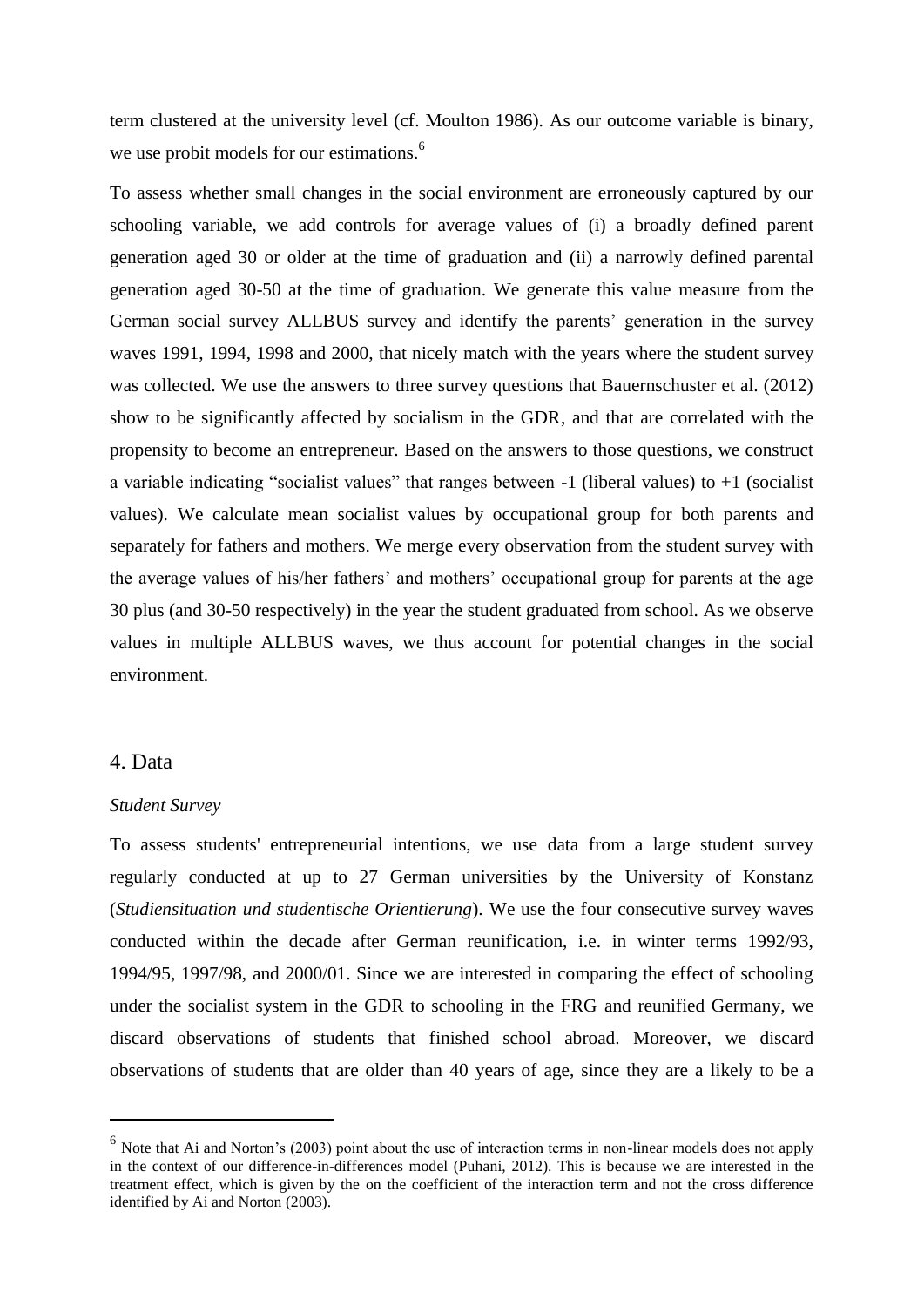selective group. This leaves us with a sample of 32,460 students at 23 full universities and universities of applied sciences in Germany. The spatial distribution of the observed universities along with the number of observations is shown in Figure 1.

### [Figure 1 here]

The survey provides a rich portfolio of background information on the students' demographics, parental background, social activities, study progress, personal characteristics and job perspectives. Most interestingly, the survey asks for the students' occupational plans. We use the survey question "Do you want to be permanently self-employed in the future" to construct a dummy variable indicating entrepreneurial intentions that equals unity if a student answers "Yes, certainly", and zero for the answers "Yes, perhaps", Rather not", "Certainly not", and "I do not know". Furthermore, we use information on where the student finished school to differentiate between East German and West German students. Information on the year of graduation allows us to account for the years of entrepreneurial schooling in reunified Germany. Information on the parents' occupation is used to merge parents' values from the ALLBUS. Table 1 provides some descriptive statistics of the data.

### [Table 1 here]

Columns 1 and 2 compare the sample of West and East German students. East German students are somewhat younger, more often female, more junior in their studies, and unsurprisingly, their parents are less likely to be entrepreneurs. As these differences may bias our estimations, we present an alternative specification in Section 5.3.2 where we match East and West German students on all control variables to make the two groups more comparable.

In the subsequent regressions, we always control for survey wave, university, and the students' major field of study. We further add the students' gender, log of age (and its square), degree aspired, marital status, a dummy indicating whether the student has children, father's and mother's educational level, as well as a dummy indicating whether any of the parents is entrepreneur, as baseline controls. Furthermore, we control for study related issues like study progress, motives for starting to study and choosing the major subject, GPA in the high school diploma, whether the student likes being a student, etc. Additionally, we control for job related issues by including information on what the student expects from his/her future job, what s/he considers to be important in his/her future job (e.g. job security), and whether s/he expects problems on the job market, inter alia. We use a comprehensive set of questions concerning personal beliefs, attitudes, and problems to control for individual characteristics. Eventually, we control for the students' social network using information on the students'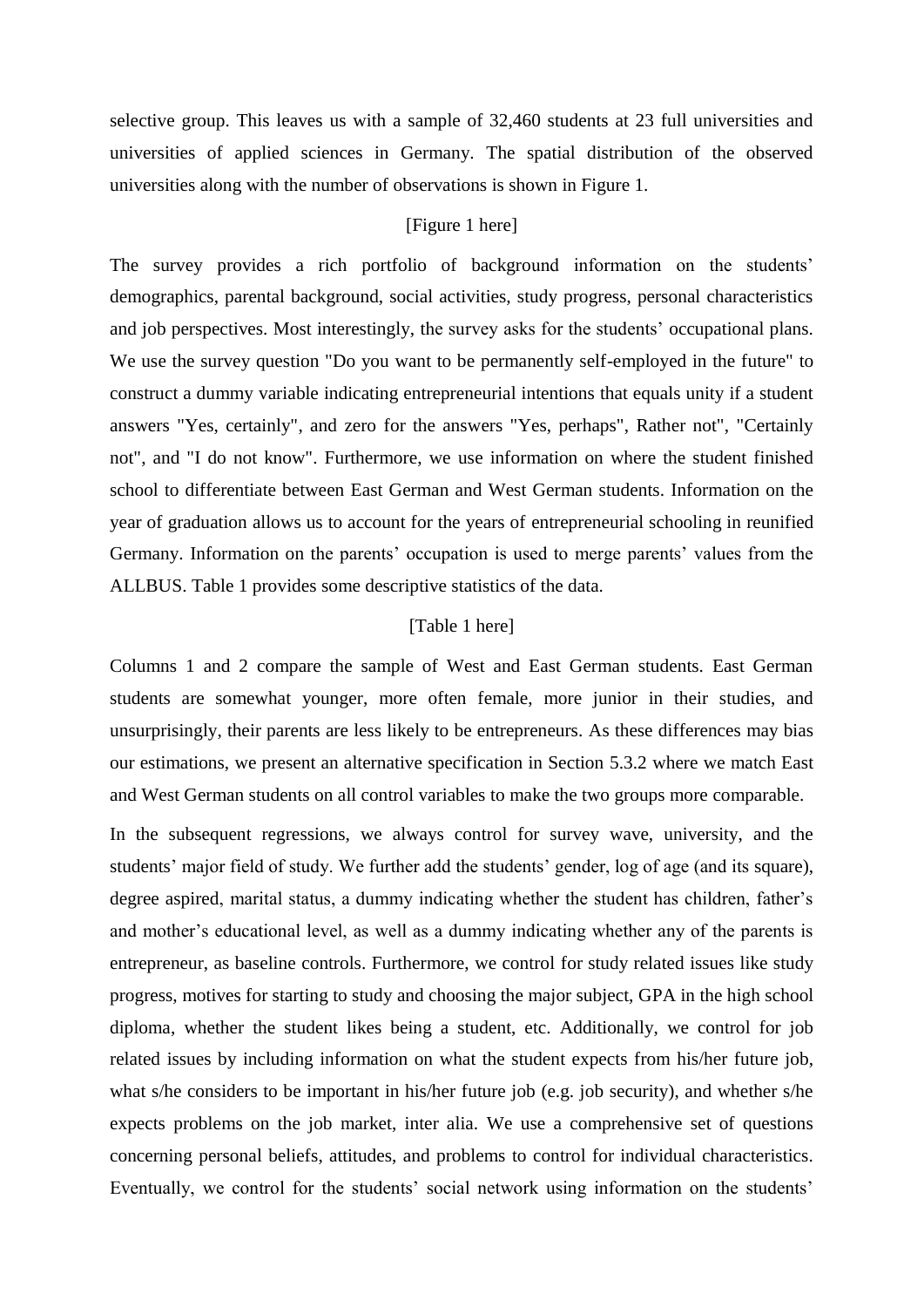contacts to peers, family, friends, individuals working in the occupation aspired, and his/her participation in clubs and organizations.

### *German Social Survey (ALLBUS)*

The German General Social Survey (ALLBUS) is a biennial, representative surveys of the German population collected in personal interviews. We use 4 waves conducted after the reunification in 1991, 1994, 1998, and 2000. Those waves contain the respondents' level of agreement to the statements "Income differences give incentives to work hard.", "Rank differences are performance based and therefore acceptable", and "Differences in social status are just—by and large." Bauernschuster et al. (2012) show that the answers to these questions reflect norms shaped under socialism that are unfavorable of entrepreneurship. Answers are given on a scale from  $-2$  to  $+2$ . For each individual with children, we calculate a variable indicating "socialist attitudes" by summing up his or her answer scores and dividing it by the highest number of socialist "scores" possible, given the number of questions answered. Accordingly, our norm variable ranges from -1 indicating a liberal attitude to +1 indicating a socialist attitude. We furthermore use information on the respondents' occupation, gender, and age, to merge mothers and fathers from the ALLBUS survey to individual observations from the student survey according to the students' parents' occupation. We merge each ALLBUS wave to the students' survey wave that had been conducted closest to the time.

### 5. Results

# 5.1. Baseline Estimations: Change in the Schooling System

In a first step, we regress the binary outcome variable indicating a students' entrepreneurial intentions on the *East* dummy indicating that the student was raised in East Germany, a dummy variable indicating whether the student experienced any *Schooling* in reunified Germany (upper Panel A) or the years of schooling (*SchoolYears*) in reunified Germany (lower Panel B), and an interaction term  $East \times Schooling$  (East  $\times School Years$ ) whose coefficient gives us the treatment effect of any entrepreneurial schooling (one more year of entrepreneurial schooling) for East German students relative to the West German control group. Results are reported in Table 2.

### [Table 2 here]

First, we observe that students who finished school in East Germany show a significantly lower probability to have entrepreneurial intentions than their counterparts who finished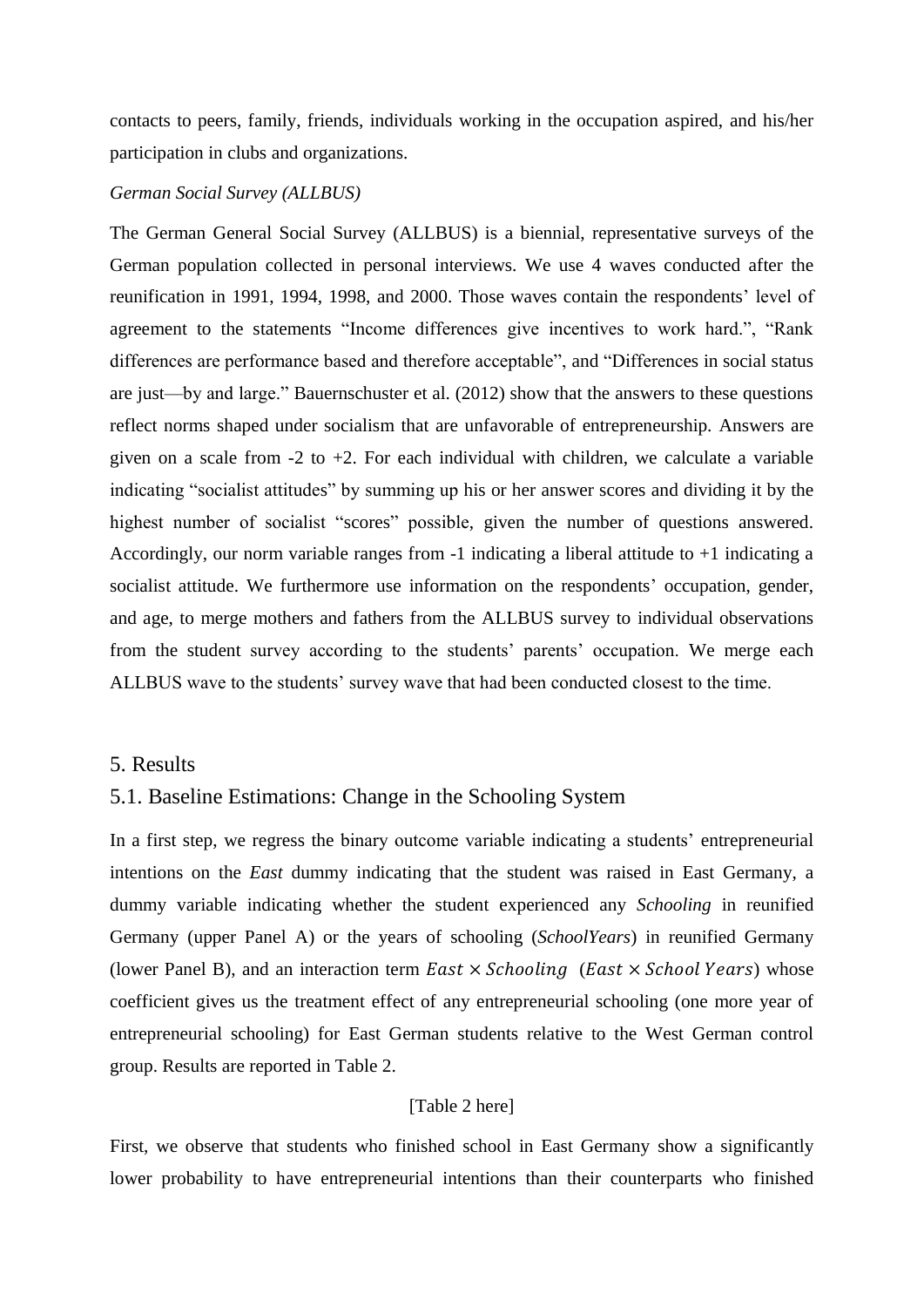school in West Germany. The effect decreases when controlling for demographics and family background (Column 2), study related issues (Column 3), personal characteristics (Column 5), the student's social network (Column 6), and particularly job related issues (Column 4), but remains significantly negative throughout all specifications. These results indicate that being raised in East Germany reduces the probability of having entrepreneurial intentions by 5.2-6.3 percentage points on average. Given that 22.11 percent of all students report to have entrepreneurial intentions, 25 percent lower entrepreneurial intentions are clearly an economically relevant effect. However, experiencing some entrepreneurial schooling in reunified Germany makes almost completely up for the negative East German main effect (Panel A). If we look at the effect of one additional year of entrepreneurial schooling instead of any entrepreneurial schooling (Panel B) we find that every additional year of entrepreneurial schooling in reunified Germany increases an East German student's probability of having entrepreneurial intentions by 1 percentage point or 4.9 percent. This is a significant and relevant effect which supports our idea that a schooling system that develops non-cognitive skills like creativity, initiative, or critical thinking can raise individual entrepreneurial intentions.

# 5.2. Simultaneous Changes in Schooling and the Social Environment

We observe students with less entrepreneurial schooling in earlier waves (i.e. closer to 1990) and students with more entrepreneurial schooling in later waves (i.e. closer to 2000). To assess whether changes in the social environment between these years are erroneously captured by our entrepreneurial schooling variable that follows the same time trend, we add controls for changes in the values of a broad definition of the parental generation (individuals with children aged 30 or older in the year a student graduated from school) and, in a second specification, of a narrow definition of the parental generation (ages 30-50 years when the student graduated from school). Time variation in this variable comes from the fact that we observe these age groups' value statements in different waves between the years 1991-2000. This allows us to capture value changes over time. Additionally, we allow these values to vary across occupational groups and mothers and fathers. Table 3 reports our findings.

# [Table 3 here]

It is reassuring to see that the entrepreneurial schooling coefficient is hardly affected by the inclusion of control variables for the parents' norms, suggesting that unobserved changes in values are not a major source of bias in our estimations. This holds for the specifications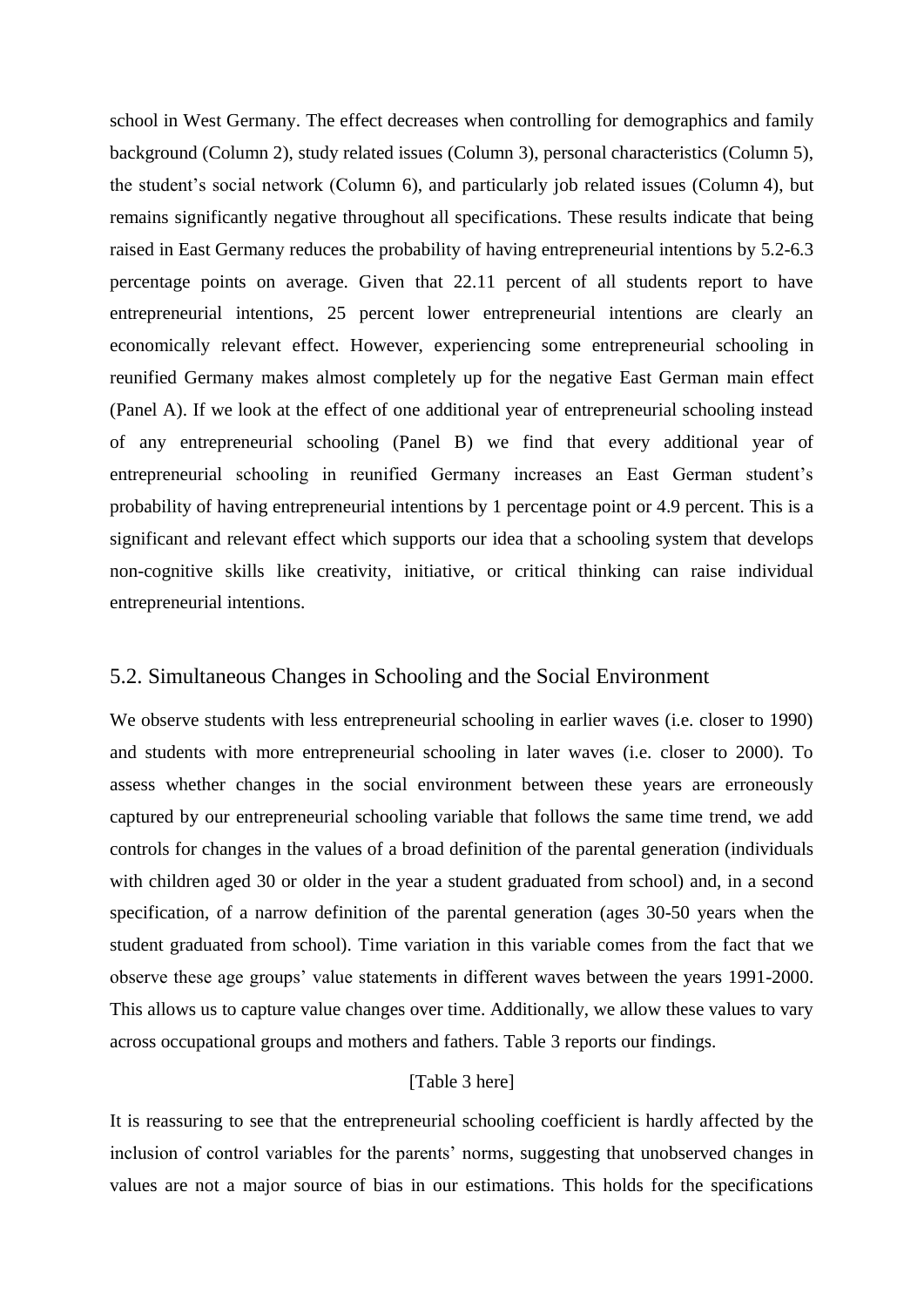where we consider both parents jointly and those specifications where we distinguish between mother and father and where we consider two different age groups. Additionally reassuring is the fact that the coefficients on the value variables are mostly insignificant and of minor size. This supports our assumption that the social environment remained mostly unchanged in the years after the reunification.

### 5.3. Robustness

### 5.3.1 Schooling effect by degree levels

In an additional specification, we repeat the estimations from above but aggregate the years of schooling variable in bins. Students who were in grade 10 or higher at the time of the reunification are assigned to the category "senior." They got only 1-3 years of entrepreneurial education. Students who were in grade 5-9 at the time of reunification are assigned to the category "secondary." Finally, students who were in grade 1-4 at the time of reunification are assigned to the category "primary." Beyond that, we create one additional category "graduated" for those students who had dropped out of school in the GDR and chose to get a university entrance degree in reunified Germany. Results for these alternative specifications are reported in Table 4.

# [Table 4 here]

Confirming the results of the positive effects of years of entrepreneurial schooling, the positive effect of the change in the schooling system is strongest for students who experienced this change when they were at primary or secondary school. Students who only attended senior high school in reunified Germany show a much less pronounced treatment effect. The effect of entrepreneurial schooling on students who graduated in reunified Germany but had already dropped out of school before reunification is only significant at a 10% level. However, Students who experienced a change in the schooling system when being at secondary school show the strongest treatment effect. This is another indication that schooling does not only measure time of life spent in reunified Germany.

#### 5.3.2 Unobserved heterogeneity

We run a number of additional robustness checks to confirm the validity of our results. Particularly, we account for potential sources of OV biases. In doing so, we repeat the most restrictive estimations with controls for the fathers' and mothers' norms (aged 30-50) in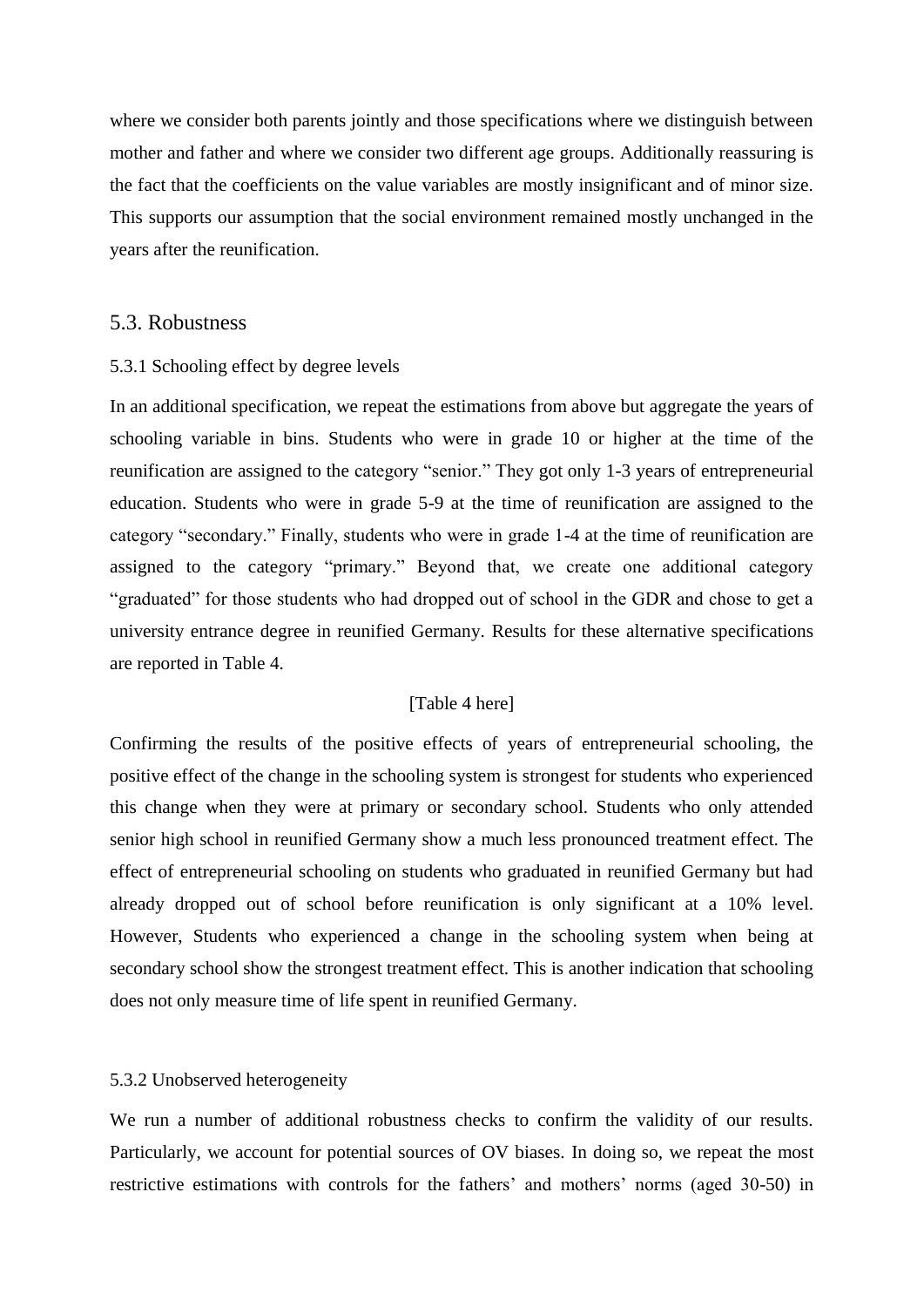different specifications and additionally estimate individual fixed effect models for the students' attitude towards the occupational alternatives "dependent employment in the private sector" or "entrepreneurship". Results are reported in Table 5.

#### [Table 5 here]

First, one might argue that the choice of the major subject itself could be the outcome of either socialist education or schooling in reunified Germany. In this case, we would underestimate the schooling effect. We thus repeat the estimations of Table 3, Column 2b without major fixed effects. The results in Column 1show that the schooling effects remain unchanged when we relax this restriction suggesting that selection into certain majors as a result of more entrepreneurial schooling does not have an effect on individual entrepreneurial intentions. In Column 2 of Table 5, we omit students who had already dropped out of school when Germany reunified, but chose to continue school in reunified Germany. Without those selective late graduates, the schooling effect slightly increases. To rule out that the coding of our outcome variable drives the results, we use OLS to regress the full range of answer categories (Certainly not; rather not; I do not know; Yes, perhaps; Yes, certainly) on all the right hand side variables of the previous probit regressions. As Column 3 shows, we still find the negative effect of education in the GDR and the positive effect of entrepreneurial schooling on this continuous outcome variable. Doing so increases the size of our coefficients significantly but since the categories are rather broad we prefer the conservative specification where we focus on those who tick "Yes, certainly." In Column 4, we use a propensity score matching to create a more homogenous sample of East and West German students conditional on all individual level control variables. We keep East German students' and their 2 nearest West German neighbors and repeat the regressions from above. The effects hold for this more homogenous sample as well. No bias from observable variables is reassuring and raises our confidence that unobserved variables do not bias our estimations as well.

In the next specification, we explicitly address potential biases from unobserved individual characteristics that are not included in our rich set of control variables. To do so, we exploit the fact that each student answers a question on his or her occupational choice to become an entrepreneur and another question on the occupational choice to become a dependent employee in the private sector. With two observations per student we can identify from within student variation by including individual fixed effects. These effects also capture the timeinvariant differences between East- and West students. Accordingly, the east (main) effect presents in Columns 5 and 6 represents the interaction term of being an east student with the identifier for the answer to the entrepreneurship- question. This entrepreneurship-main effect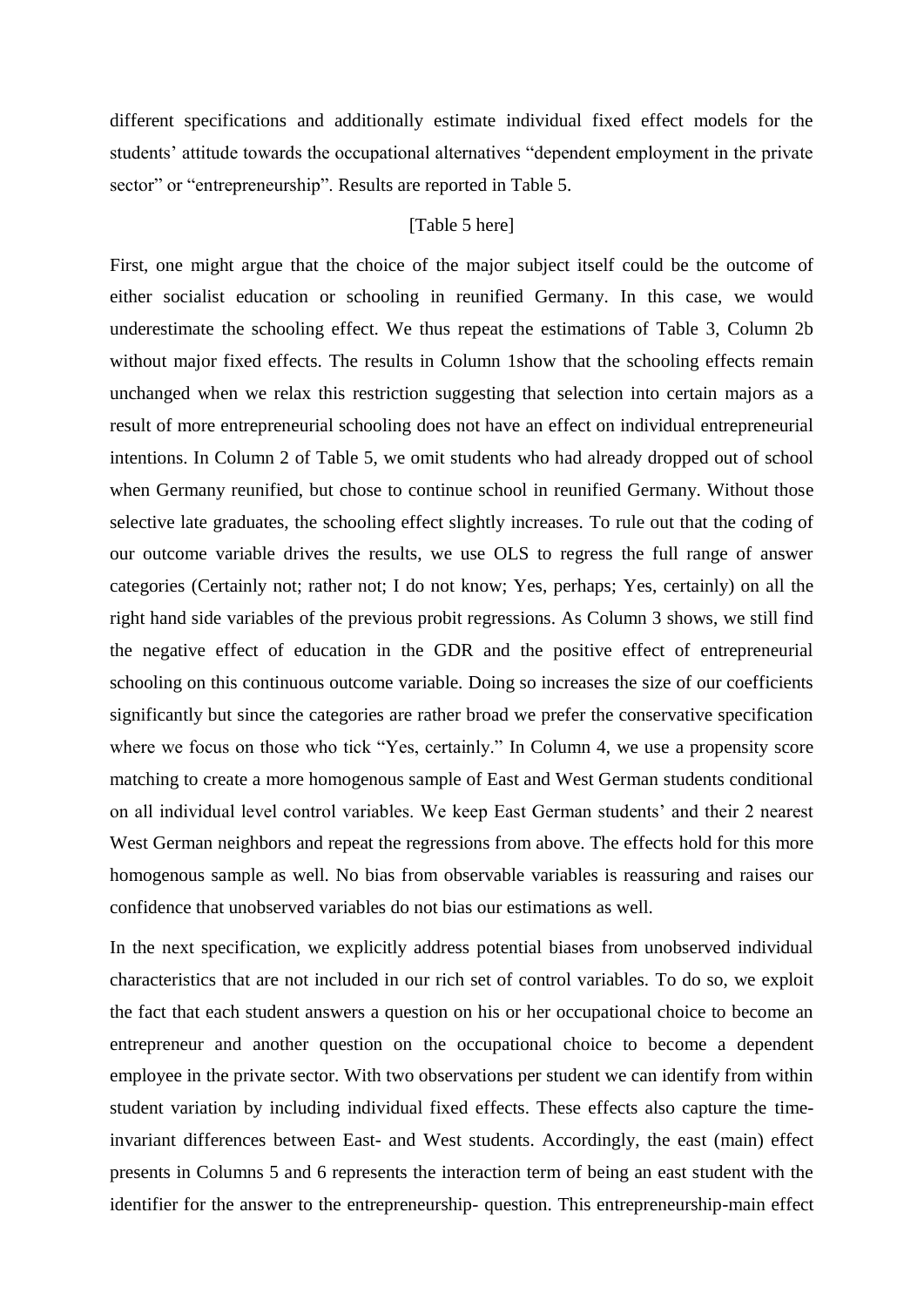which is not reported in the table is negative, suggesting that on average individuals prefer dependent employment over self-employment. The interaction effect labeled east (main) confirms that conditional on individual fixed effects, East German students are on average still less likely to have entrepreneurial intentions than West German students. The interaction effect with entrepreneurial schooling confirms the positive schooling effect. Since our other right-hand side variables do not vary on the individual level, we cannot add further controls. But we can again match the sample on those control variables (Column 6). Once again, the results are confirmed, suggesting that the positive effect of entrepreneurial schooling is not driven by unobserved heterogeneity of the student population.

Finally, we address potential concerns about the different implications of being self-employed or being an entrepreneur. Medicine and law students are both likely to become self-employed in the future. To assure that this common career path of a subsample of students does not drive our results, we rerun our estimations without these students. As Column 7 shows, this hardly affects our results, so that we are confident that we indeed measure a schooling effect on entrepreneurial intentions and not the willingness to become self-employed. On the other hand, one might ask whether schooling also affects students' that potentially might start technology-oriented firms, or if schooling only affects less technology and growth-oriented entrepreneurs. Thus in Column 8, we repeat our estimations for engineering students, science students, and students of economic sciences only, who can be regarded as high potentials for starting up technology-oriented businesses. Indeed, also this specifically interesting group of students is affected by the change in the schooling system, although the effect is somewhat smaller as it is for the average student. As counterfactual, we look at schooling effects on the entrepreneurial intentions of future teachers. Since teachers aspire a specific degree in Germany that qualifies them a position as public employee, these students are extremely unlikely to have entrepreneurial aspirations. It is reassuring to see that the effect on future teachers reported in Column 9 is insignificant and close to zero.

#### 6. Conclusions

To the best of our knowledge, this paper is the first to analyses the effect of the school system on entrepreneurial intentions. Our findings suggest that changes in the schooling system can be an effective way to stimulate individual entrepreneurial intentions. Using the German reunification as exogenous shock, we can disentangle the effect of a sudden change towards a more entrepreneurial education system that is independent of confounding effect from the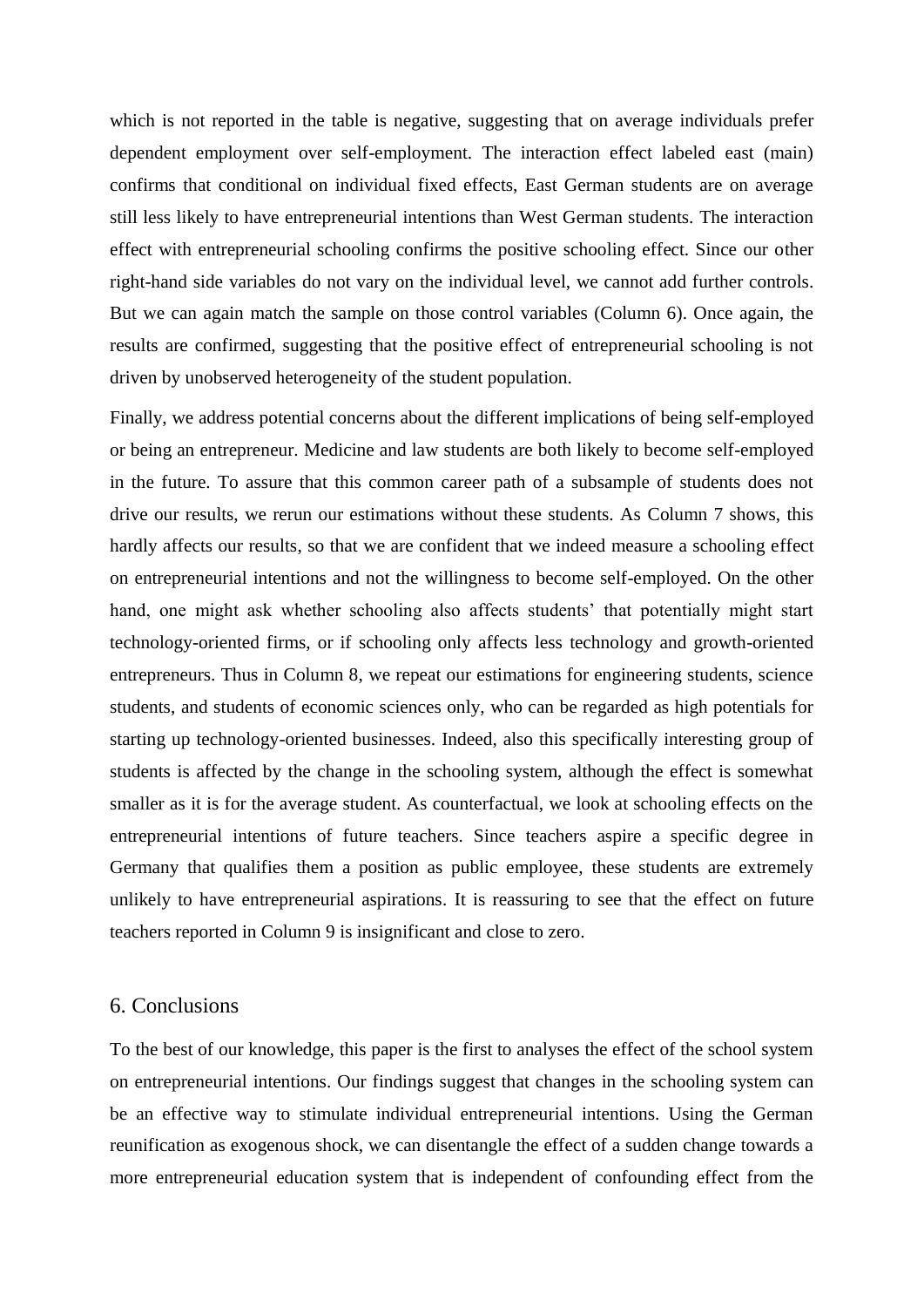social environment. Our estimations suggest that one additional year of entrepreneurial education increases individual entrepreneurial intentions by about 4.9 percent.

Our results suggest that policymakers can influence entrepreneurial endowments via the education system. Teaching values of a free market economy and with it the formation of non-cognitive skills like creativity, initiative, or critical thinking can be an effective way to increase individual entrepreneurial intentions. From a policy perspective, targeting the development of non-cognitive skills is a low risk investment since these skills are not just conducive to entrepreneurship but of general educational value in a knowledge-based society (Heckman and Rubinstein, 2001).

Unfortunately, we can only speculate which specific changes in the education system have the strongest impact on individual entrepreneurial intentions. A promising direction could for instance relate to the way mathematics is taught. One way is to present formulae and learn how to apply them. One may argue that memorization and applying mathematical formulae is not too different from memorizing socialist dogmas. They both stimulate reproduction and mechanical thinking. Another way of teaching mathematics could involve numeric puzzles and incentives to finding own solutions. This may stimulate problem solving skills and innovativeness.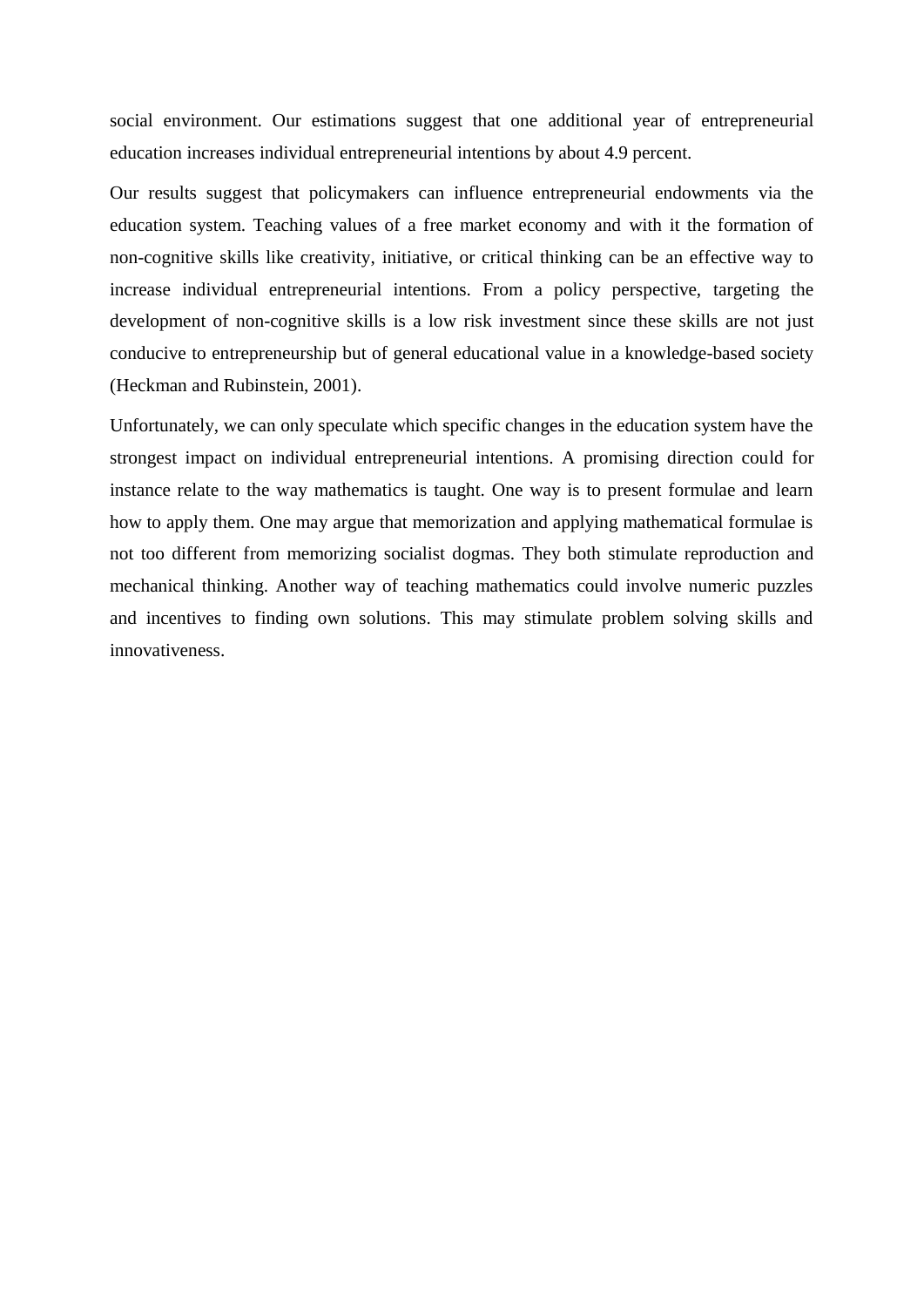### References

- Ai, D., and E.C. Norton, 2003. Interaction Terms in Logit and Probit Models. *Economics Letters*, 80: 123-129.
- Bauernschuster, S., O. Falck, R. Gold, S. Heblich, 2012. The shadows of the socialist past: Lack of self-reliance hinders entrepreneurship, *European Journal of Political Economy*, 28, 485–497.
- Block, K-D., and H-W. Fuchs, 1993. The Eastern German Education System in Transition, in: Lutz R. Reuter and Gerhard Strunk (eds.): *Universität der Bundeswehr Hamburg Beiträge aus dem Fachbereich Pädagogik*.
- EU, 2013. *Entrepreneurship 2020 Action Plan: Reigniting the entrepreneurial spirit in Europe*, COM(2012) 795.
- Fairlie, R. W., and A. Robb, 2007. Families, Human Capital, and Small Business: Evidence from the Characteristics of Business Owners Survey. *Industrial & Labor Relations Review*, 60, 225–245.
- Fairlie, R. W., D. Karlan, and J. Zinman, 2012. *Behind the GATE Experiment: Evidence on Effects of and Rationales for Subsidized Entrepreneurship Training*, NBER Working Paper 17804.
- Falck, O., and L. Woessman (2010). *School Competition and Student Entrepreneurial Intentions Across Countries*, Program on Education Policy and Governance, Kennedy School of Government, Harvard University, mimeo.
- Heckman, J.J. and Y. Rubinstein, 2001. The Importance of Noncognitive Skills: Lessons from the GED Testing Program. *American Economic Review*, 91(2), 145-49.
- Judt, M., 1997. *DDR-Geschichte in Dokumenten. Beschlüsse, Berichte, interne Materialien und Alltagszeugnisse. Forschungen zur DDR-Gesellschaft*, Berlin: Ch.Links Verlag.
- Karlan, D. and M. Valdivia, 2011. Teaching Entrepreneurship: Impact of Business Training on Microfinance Clients and Institutions, *The Review of Economics and Statistics*, 93(2), 510-527, May.
- Kerr, W. R., and R. Nanda, 2011. Financing Constraints and Entrepreneurship, in D. Audretsch, O. Falck, and S. Heblich (eds.): *Handbook of Research on Innovation and Entrepreneurship*, Cheltenham, U.K.: Edward Elgar Publishing, pp. 88–103.
- Moulton, B. R., 1986. Random Group Effects and the Precision of Regression Estimates. *Journal of Econometrics*, 32, 385–397.
- Oosterbeek H., M. van Praag, and A. Ijsselstein, 2010. The Impact of Entrepreneurship Education on Entrepreneurship Competencies and Intentions: An Evaluation of the Junior Achievement Student Mini-Company Program, *European Economic Review*, 54 (3), 442-454.
- Puhani, P. A., 2012. The treatment effect, the cross difference, and the interaction term in nonlinear "difference-in-differences" models. *Economics Letters*, 115(1), 85-87.
- Rosendahl Huber, L., R. Sloof, and M. Van Praag, 2012. *The Effect of Early Entrepreneurship Education: Evidence from a Randomized Field Experiment*, IZA DP No. 6512.
- Sanders, J., Nee, V., 1996. Immigrant Self-Employment: The Family as Social Capital and the Value of Human Capital. American Sociological Review 61, 231–249.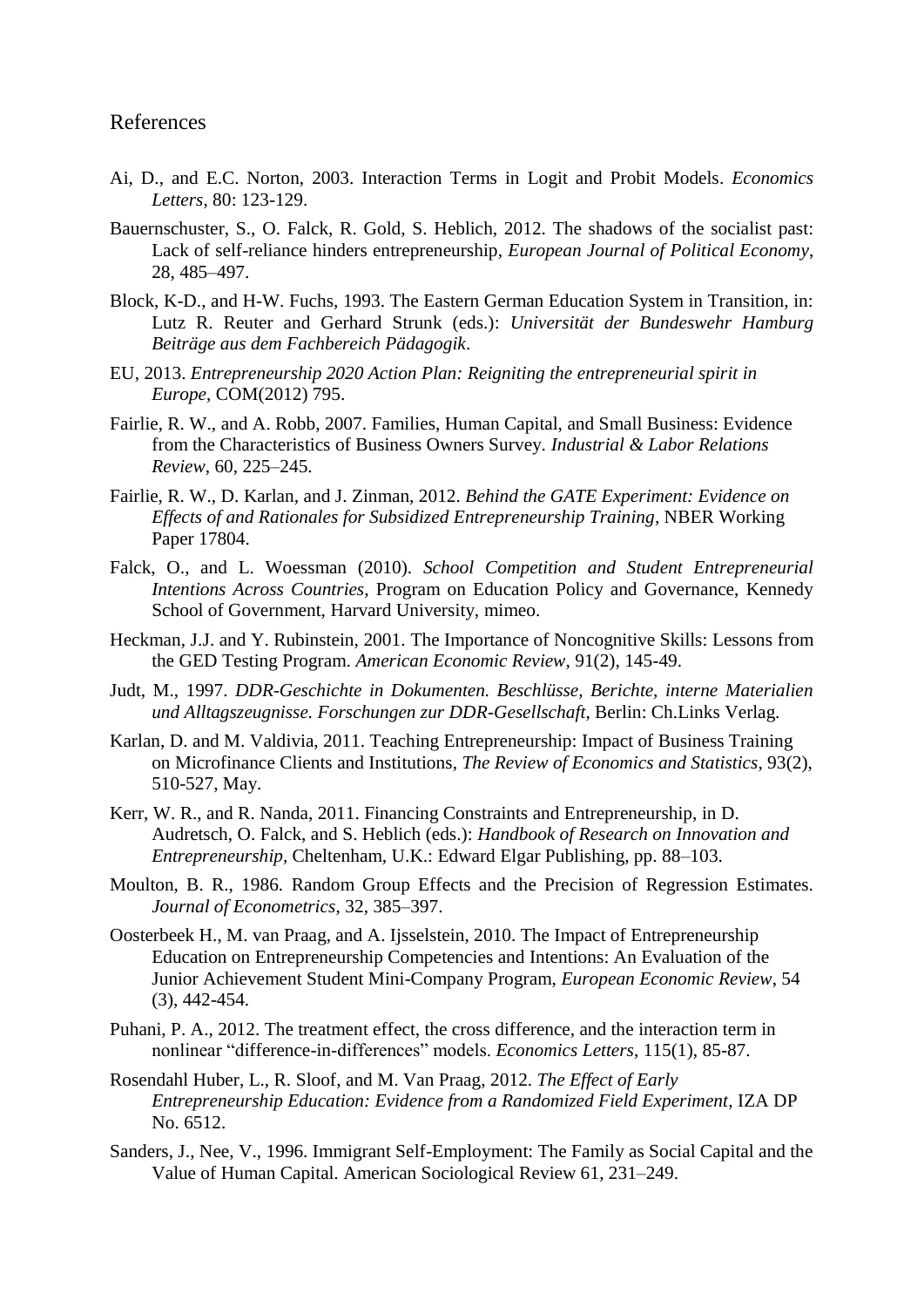- Sobel, R. S. and King, K. A., 2008. Does school choice increase the rate of youth entrepreneurship?, *Economics of Education Review*, 27(4), 429-438.
- Stenke, D., 2004. *Transformation von Schulsystemen am Beispiel des Freistaates Sachsen*, mimeo.
- Waterdamp, D., 1987. *Handbuch zum Bildungswesen der DDR*, Berlin: Verlag Arno Spitz.
- Wilde, S., 2002. Secondary Education in Germany 1990-2000: 'One decade of non-reform in unified German education? *Oxford Review of Education*, 28 (1), 39–51.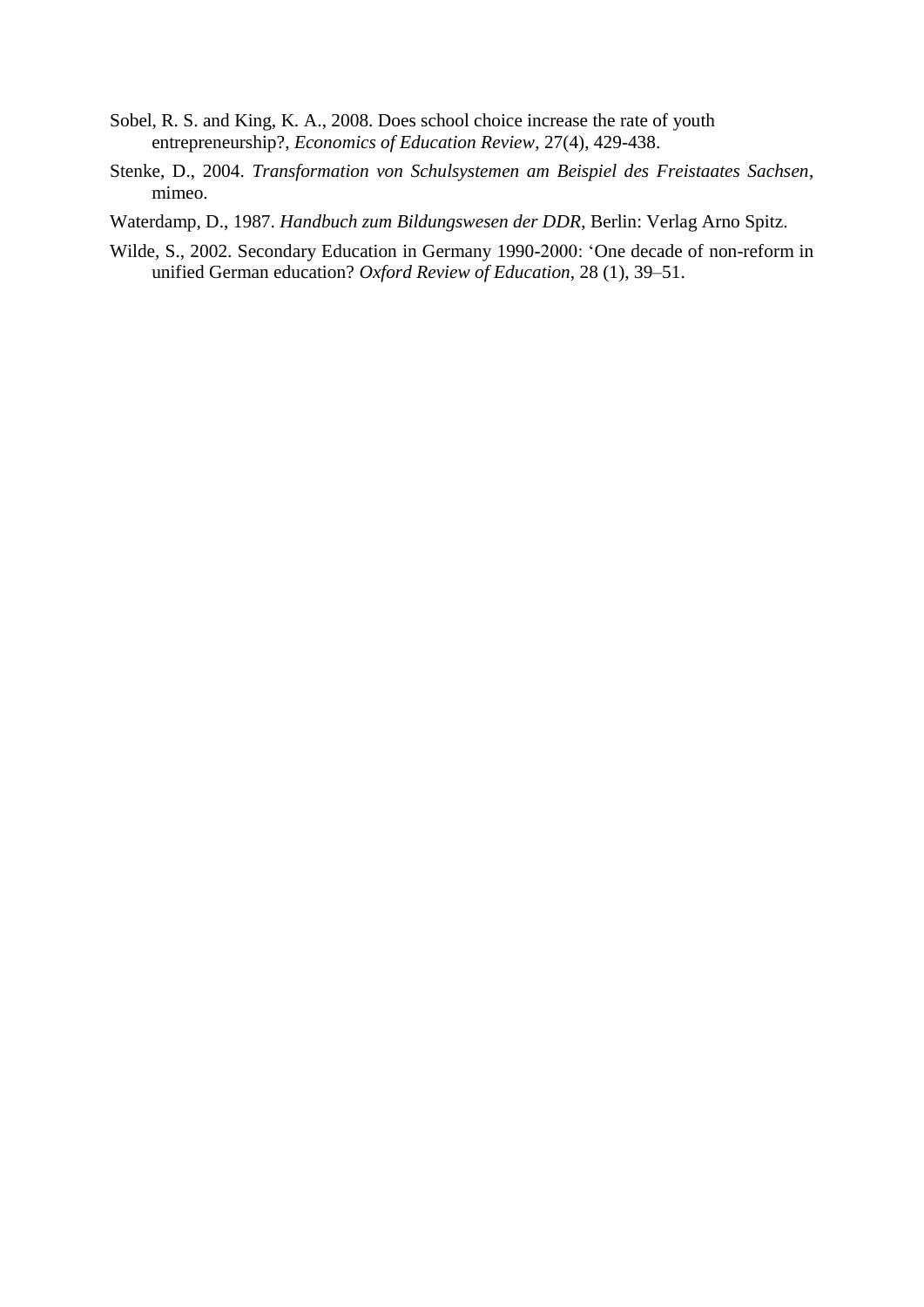# **Figure 1: Universities Observed**



*Notes:* Map depicts the sites of Universities (UNI), Technical Universities (TU) and Universities of Applied Sciences (UAS) observed in the study survey. Numbers of observations by university are given in parentheses.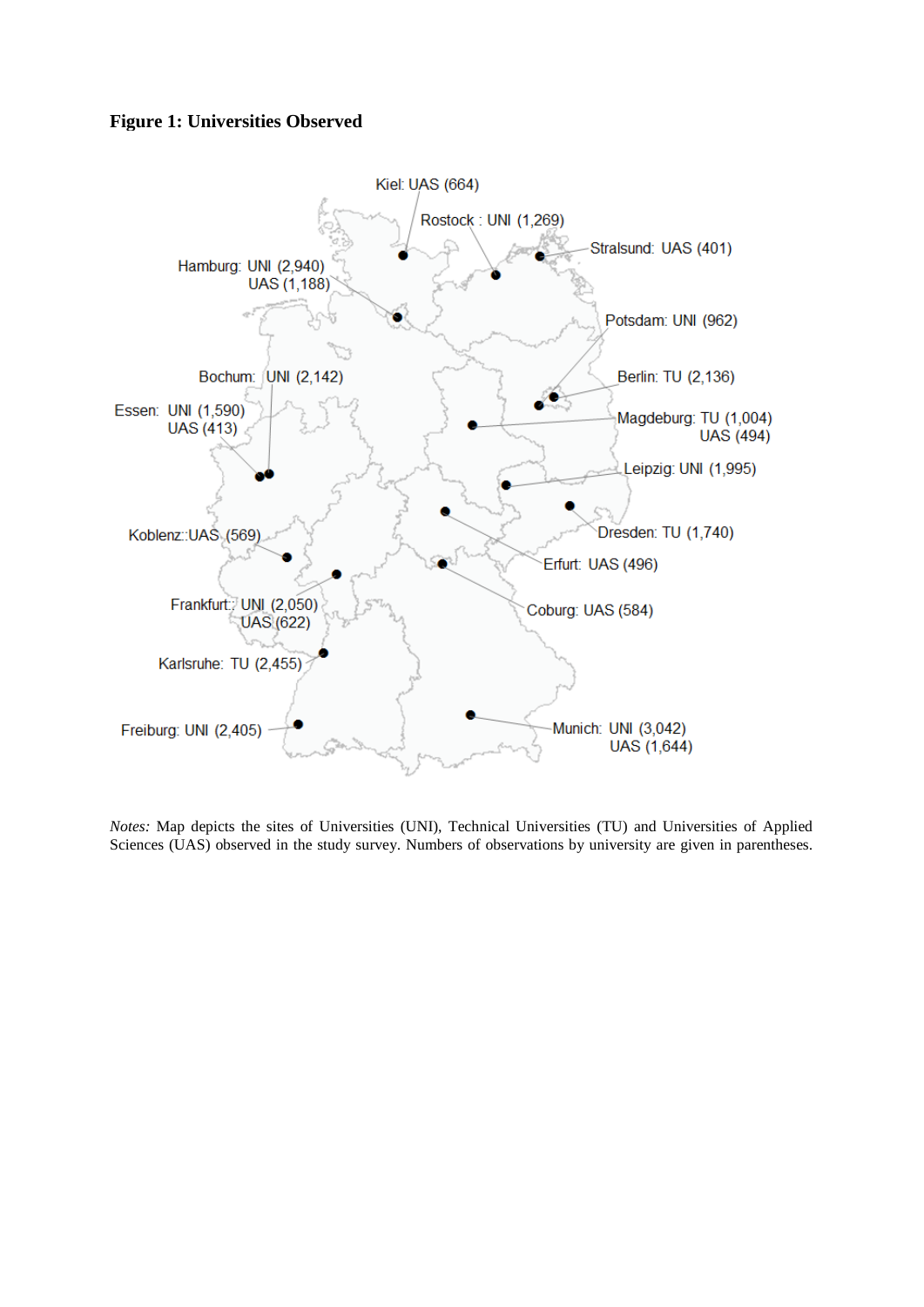# **Table 1: Descriptive Statistics**

|                                   | (1)<br>Raised in FRG<br>(West) | (2)<br>Raised in GDR<br>(East) |
|-----------------------------------|--------------------------------|--------------------------------|
| <b>Observations</b>               | 24,257                         | 8,203                          |
| <b>Entrepreneurial Intentions</b> | 22.58 %                        | 20.32 %                        |
| wave 5 (1992/93)                  | 6,831                          | 2,188                          |
| wave 6 (1994/95)                  | 6,491                          | 1,838                          |
| wave 7 (1997/98)                  | 5,352                          | 1,805                          |
| wave 8 (2000/01)                  | 5,583                          | 2,372                          |
| main subject                      |                                |                                |
| linguistic & cultural science     | 13.81 %                        | 11.47 %                        |
| psychology                        | 1.86%                          | 2.03 %                         |
| social affairs & pedagogics       | 7.31 %                         | 8.81 %                         |
| sports science                    | 0.98%                          | 1.72 %                         |
| jurisprudence                     | 6.53 %                         | 9.11 %                         |
| social sciences                   | 3.55 %                         | 4.54 %                         |
| natural sciences                  | 15.98 %                        | 11.84 %                        |
| medicine                          | 8.09%                          | 7.50 %                         |
| agronomy & nutrition science      | 1.82 %                         | 2.34 %                         |
| engineering                       | 22.24 %                        | 22.88 %                        |
| arts & music                      | 3.20 %                         | 1.96 %                         |
| economic sciences                 | 13.83 %                        | 14.57 %                        |
| other                             | 0.79%                          | 1.25 %                         |
| semester (avg.)                   | 8.12                           | 5.82                           |
| age (avg.)                        | 25.56                          | 22.97                          |
| female                            | 41.81 %                        | 52.85 %                        |
| with children                     | 7.03 %                         | 6.97 %                         |
| parents entrepreneur              | 16.13 %                        | 13.94 %                        |

*Notes:* Table reports summary statistics for the students observed in the students' survey. Column (1) refers to students who graduated from school in West Germany. Column (2) refers to students who graduated from school in East Germany.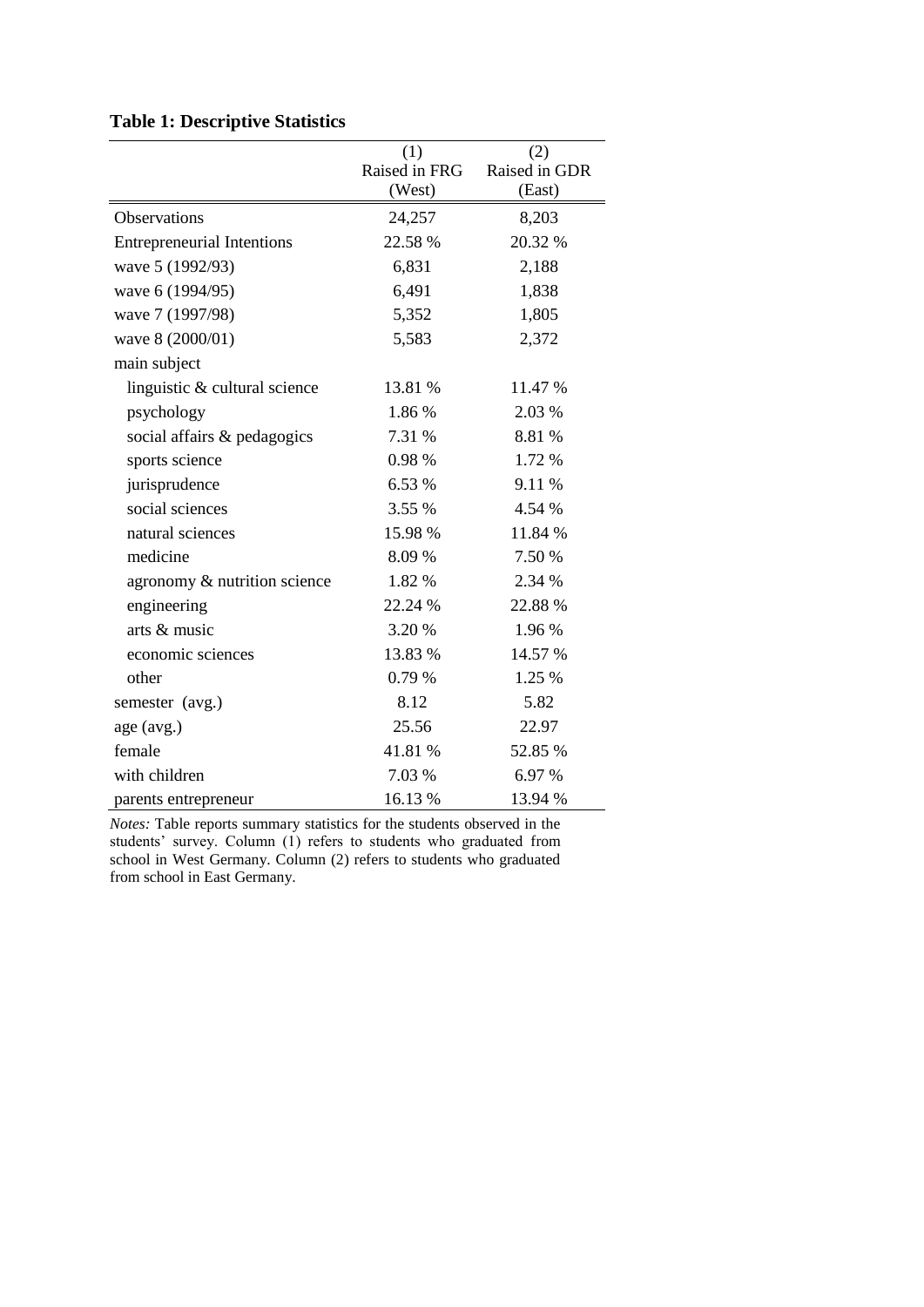|                                  | (1)         | (2)             | (3)            | (4)         | (5)             | (6)         | (7)          |
|----------------------------------|-------------|-----------------|----------------|-------------|-----------------|-------------|--------------|
| <b>Entrepreneurial Intention</b> | FE          | <b>Baseline</b> | <b>Studies</b> | Job market  | Characteristics | Network     | All Controls |
| Panel A                          |             |                 |                |             |                 |             |              |
| <b>Entrepreneurial Schooling</b> | $0.071***$  | $0.062***$      | $0.065***$     | $0.062***$  | $0.069***$      | $0.062***$  | $0.062***$   |
|                                  | (0.012)     | (0.013)         | (0.015)        | (0.013)     | (0.013)         | (0.012)     | (0.014)      |
| East (main)                      | $-0.084***$ | $-0.074***$     | $-0.071***$    | $-0.067***$ | $-0.077***$     | $-0.073***$ | $-0.063***$  |
|                                  | (0.013)     | (0.014)         | (0.015)        | (0.012)     | (0.013)         | (0.014)     | (0.013)      |
| Schooling (main)                 | $-0.025***$ | $-0.004$        | $-0.008$       | $-0.007$    | $-0.008$        | $-0.003$    | $-0.010$     |
|                                  | (0.006)     | (0.006)         | (0.006)        | (0.006)     | (0.006)         | (0.005)     | (0.007)      |
| Pseudo R-squared                 | 0.0504      | 0.0746          | 0.1000         | 0.121       | 0.0939          | 0.0798      | 0.141        |
| Panel B                          |             |                 |                |             |                 |             |              |
| <b>Entrepreneurial Schooling</b> | $0.011***$  | $0.010***$      | $0.010***$     | $0.010***$  | $0.011***$      | $0.009***$  | $0.010***$   |
|                                  | (0.002)     | (0.002)         | (0.002)        | (0.002)     | (0.002)         | (0.002)     | (0.002)      |
| East (main)                      | $-0.071***$ | $-0.060***$     | $-0.058***$    | $-0.055***$ | $-0.063***$     | $-0.060***$ | $-0.052***$  |
|                                  | (0.010)     | (0.013)         | (0.012)        | (0.011)     | (0.012)         | (0.013)     | (0.011)      |
| SchoolYears (main)               | $-0.004***$ | 0.002           | 0.000          | 0.001       | 0.002           | 0.003       | 0.001        |
|                                  | (0.001)     | (0.002)         | (0.003)        | (0.002)     | (0.002)         | (0.002)     | (0.003)      |
| Pseudo R-squared                 | 0.0506      | 0.0750          | 0.100          | 0.122       | 0.0944          | 0.0803      | 0.142        |
| Controls                         |             |                 |                |             |                 |             |              |
| FE (uni, year, major)            | yes         | yes             | yes            | yes         | yes             | yes         | yes          |
| <b>Baseline</b>                  | no          | yes             | yes            | yes         | yes             | yes         | yes          |
| study progress & motives         | no          | no              | yes            | no          | no              | no          | yes          |
| Job market expectations          | no          | no              | no             | yes         | no              | no          | yes          |
| individual characteristics       | no          | no              | no             | no          | yes             | no          | yes          |
| social network                   | no          | no              | no             | no          | no              | yes         | yes          |
| Observations                     | 31,348      | 30,364          | 29,962         | 30,307      | 30,364          | 30,364      | 29,925       |

# **Table 2: Schooling and Entrepreneurial Intentions**

*Notes*: Table reports probit marginal effects at the sample mean where the dependent variable 'entrepreneurial intention' is unity if students answer "Yes, certainly" on the question "Do you want to be permanently self-employed in the future" and zero otherwise. All specifications include university fixed effects, survey wave fixed effects, and fixed effects for the students' major field of studies. Additional control variables are described in more detail in the appendix. Cluster (university) robust standard errors are reported in parentheses. \*denotes 10% level of significance, \*\*denotes 5% level of significance, \*\*\*denotes 1% level of significance.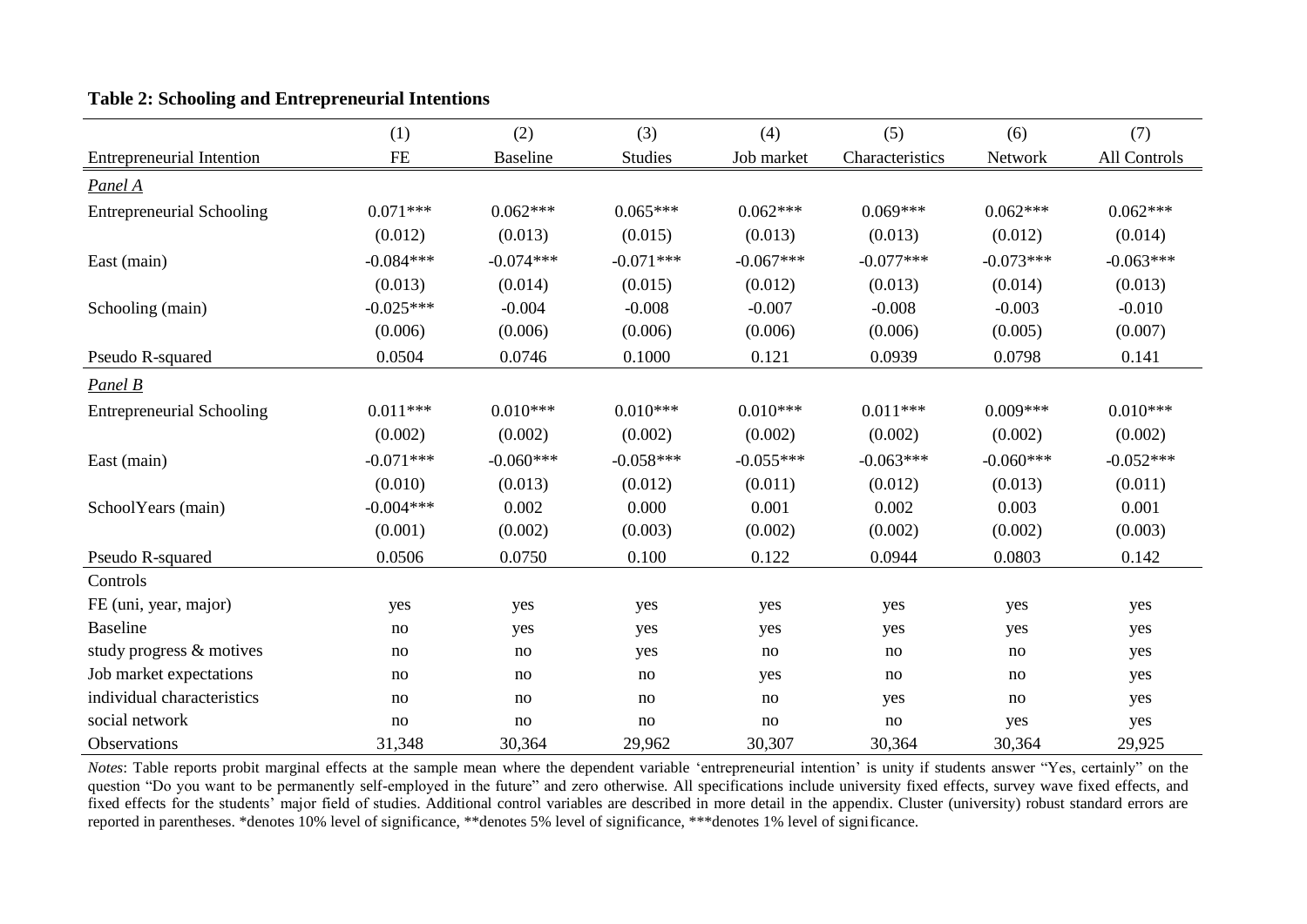|                                  |             | (1)                          | (2)         |                                      |  |
|----------------------------------|-------------|------------------------------|-------------|--------------------------------------|--|
|                                  |             | parents $> 30$ years of age  |             | parents $>$ 30 / $<$ 50 years of age |  |
| <b>Entrepreneurial Intention</b> | (a) parents | (b) father/mother            | (a) parents | (b) father/mother                    |  |
| Panel A                          |             |                              |             |                                      |  |
| <b>Entrepreneurial Schooling</b> | $0.062***$  | $0.061***$                   | $0.062***$  | $0.060***$                           |  |
|                                  | (0.014)     | (0.014)                      | (0.014)     | (0.015)                              |  |
|                                  |             |                              |             |                                      |  |
| East (main)                      | $-0.062***$ | $-0.059***$                  | $-0.052***$ | $-0.048**$                           |  |
|                                  | (0.017)     | (0.018)                      | (0.018)     | (0.019)                              |  |
| parents' norms                   | $-0.007$    |                              | $-0.066$    |                                      |  |
|                                  | (0.041)     |                              | (0.045)     |                                      |  |
| mothers' norms                   |             | $-0.009$                     |             | $-0.022$                             |  |
|                                  |             | (0.038)                      |             | (0.038)                              |  |
| fathers' norms                   |             | $-0.012$                     |             | $-0.054*$                            |  |
|                                  |             | (0.025)                      |             | (0.031)                              |  |
|                                  |             |                              |             |                                      |  |
| Pseudo R-squared                 | 0.141       | 0.141                        | 0.142       | 0.142                                |  |
| Panel B                          |             |                              |             |                                      |  |
| <b>Entrepreneurial Schooling</b> | $0.010***$  | $0.010***$                   | $0.010***$  | $0.010***$                           |  |
|                                  | (0.002)     | (0.002)                      | (0.002)     | (0.002)                              |  |
|                                  |             |                              |             |                                      |  |
| East (main)                      | $-0.052***$ | $-0.049***$                  | $-0.041**$  | $-0.038**$                           |  |
|                                  | (0.016)     | (0.018)                      | (0.016)     | (0.017)                              |  |
| parents' norms                   | 0.001       |                              | $-0.061$    |                                      |  |
|                                  | (0.046)     |                              | (0.048)     |                                      |  |
| mother's norms                   |             | $-0.003$                     |             | $-0.020$                             |  |
|                                  |             | (0.040)                      |             | (0.038)                              |  |
| father's norms                   |             | $-0.008$                     |             | $-0.050$                             |  |
|                                  |             | (0.026)                      |             | (0.032)                              |  |
| Pseudo R-squared                 | 0.142       | 0.142                        | 0.142       | 0.142                                |  |
| Controls                         |             |                              |             |                                      |  |
|                                  |             | All + schooling main effects |             | $All +$ schooling main effects       |  |
| Observations                     | 29,919      | 29,829                       | 29,919      | 29,828                               |  |

## **Table 3: Schooling, Parental Norms and Entrepreneurial Intentions**

*Notes*: Table reports probit marginal effects at the sample mean where the dependent variable 'entrepreneurial intention' is unity if students answer "Yes, certainly" on the question "Do you want to be permanently selfemployed in the future" and zero otherwise. Columns (1) refer to parents that were 30 years or older when student graduated from school, Columns (2) refer to parents who were between 30 and 50 years of age. All specifications include university fixed effects, survey wave fixed effects, and fixed effects for the students' major field of studies. Main effects of schooling are included. Additional control variables are described in more detail in the appendix. Cluster (university) robust standard errors are reported in parentheses. \*denotes 10% level of significance, \*\*denotes 5% level of significance, \*\*\*denotes 1% level of significance.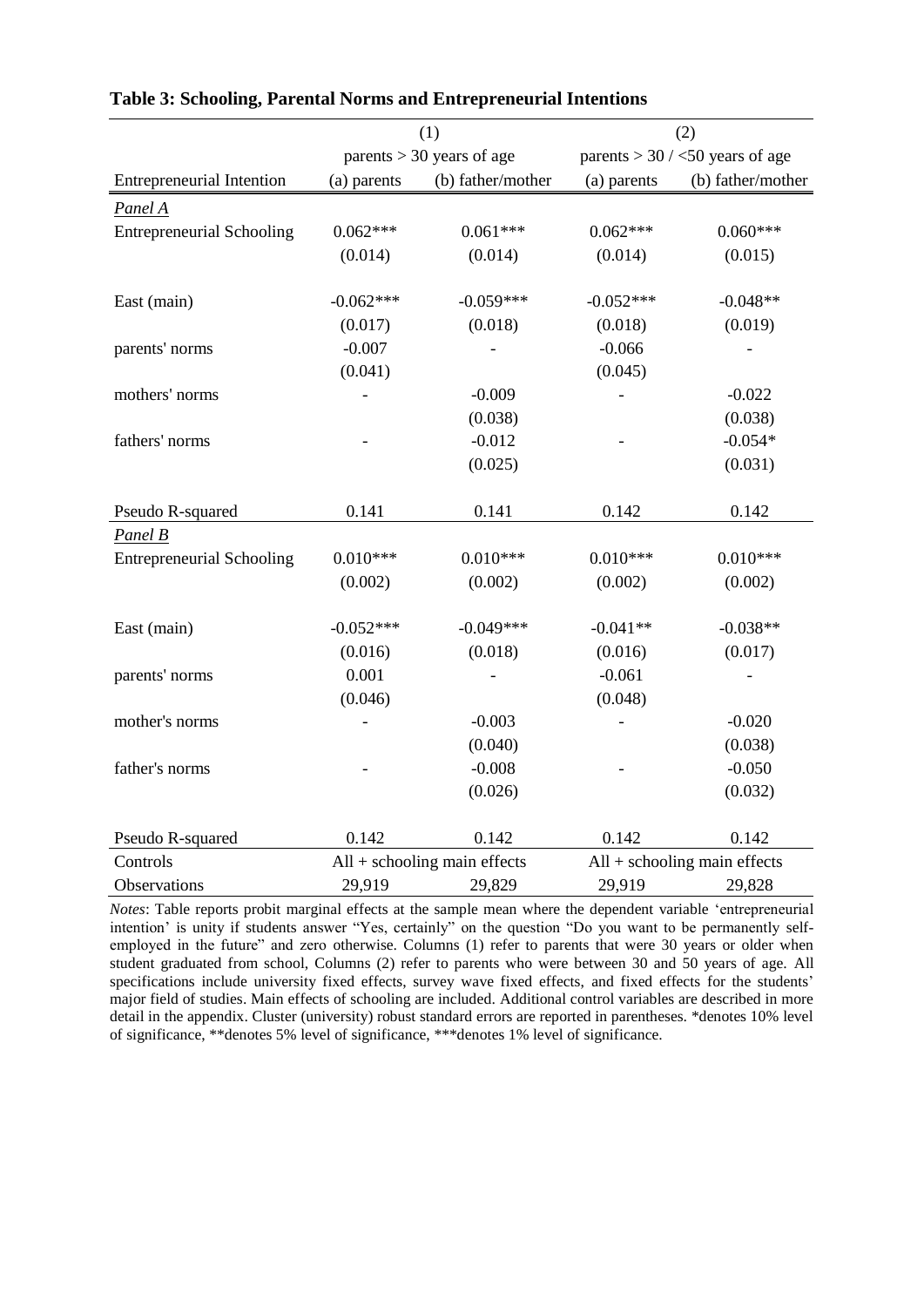# **Table 4: Levels of Schooling in Reunified Germany**

|                                  |                                        | (1)                         |                                        | (2)                                  |
|----------------------------------|----------------------------------------|-----------------------------|----------------------------------------|--------------------------------------|
|                                  |                                        | parents $>$ 30 years of age |                                        | parents $>$ 30 / $<$ 50 years of age |
| <b>Entrepreneurial Intention</b> | (a) parents                            | (b) father/mother           | (a) parents                            | (b) father/mother                    |
|                                  |                                        |                             |                                        |                                      |
| <b>Entrepreneurial Schooling</b> | $0.076**$                              | $0.075**$                   | $0.074**$                              | $0.072**$                            |
| (since primary school)           | (0.031)                                | (0.031)                     | (0.031)                                | (0.032)                              |
| <b>Entrepreneurial Schooling</b> | $0.084***$                             | $0.083***$                  | $0.084***$                             | $0.082***$                           |
| (since secondary school)         | (0.020)                                | (0.020)                     | (0.020)                                | (0.020)                              |
| <b>Entrepreneurial Schooling</b> | $0.034**$                              | $0.033**$                   | $0.034**$                              | $0.032*$                             |
| (since senior high school)       | (0.016)                                | (0.016)                     | (0.016)                                | (0.017)                              |
| <b>Entrepreneurial Schooling</b> | $0.035*$                               | $0.036*$                    | $0.035*$                               | $0.035*$                             |
| (continued schooling)            | (0.021)                                | (0.021)                     | (0.021)                                | (0.021)                              |
| East (main)                      | $-0.061***$                            | $-0.058***$                 | $-0.051***$                            | $-0.048**$                           |
|                                  | (0.017)                                | (0.019)                     | (0.018)                                | (0.019)                              |
| Pseudo R-squared                 | 0.142                                  | 0.142                       | 0.142                                  | 0.142                                |
| Controls                         | $All +$ schooling main effects + norms |                             | $All +$ schooling main effects + norms |                                      |
| <b>Observations</b>              | 29,919                                 | 29,829                      | 29,919                                 | 29,828                               |

*Notes*: Table reports probit marginal effects at the sample mean where the dependent variable 'entrepreneurial intention' is unity if students answer "Yes, certainly" on the question "Do you want to be permanently self-employed in the future" and zero otherwise. Columns (1) refer to parents that were 30 years or older when student graduated from school, Columns (2) refer to parents who were between 30 and 50 years of age. All specifications include university fixed effects, survey wave fixed effects, and fixed effects for the students' major field of studies. Main effects of schooling are included. Additional control variables are described in more detail in the appendix. Cluster (university) robust standard errors are reported in parentheses. \*denotes 10% level of significance, \*\*denotes 5% level of significance, \*\*\*denotes 1% level of significance.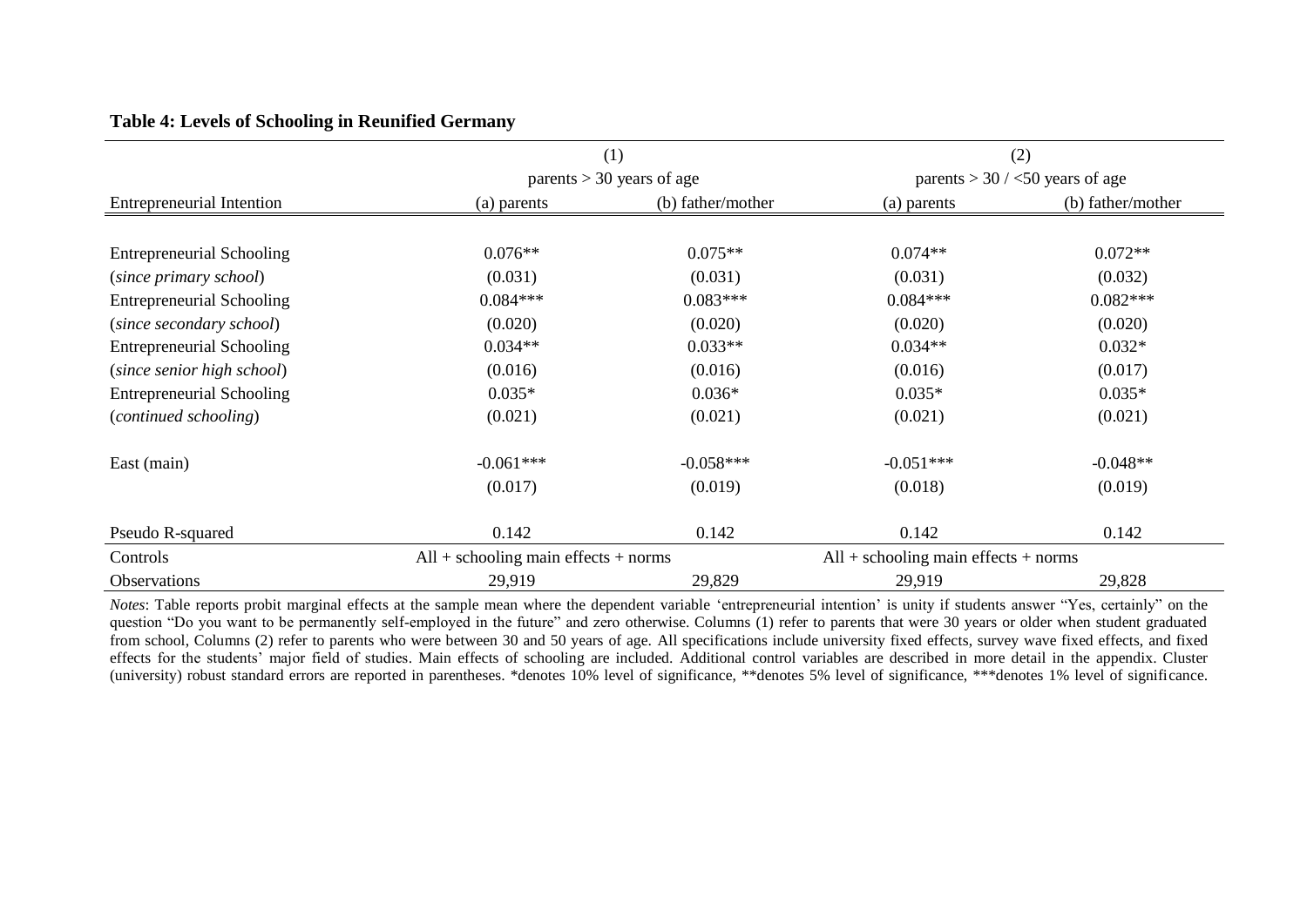|                                  | (1)         | (2)         | (3)         | (4)        | (5)         | (6)         | (7)        | (8)        | (9)     |
|----------------------------------|-------------|-------------|-------------|------------|-------------|-------------|------------|------------|---------|
|                                  |             |             | cont.       |            | individual  | individual  | no self-   | Engineers/ |         |
| <b>Entrepreneurial Intention</b> | no major FE | no grads    | outcome     | matched    | $\rm FE$    | FE matched  | employed   | scientists | teacher |
| Panel A                          |             |             |             |            |             |             |            |            |         |
| <b>Entrepreneurial Schooling</b> | $0.059***$  | $0.063***$  | $0.087**$   | $0.053***$ | $0.077***$  | $0.071***$  | $0.064***$ | $0.039***$ | 0.007   |
|                                  | (0.015)     | (0.015)     | (0.038)     | (0.016)    | (0.020)     | (0.020)     | (0.013)    | (0.014)    | (0.006) |
|                                  |             |             |             |            |             |             |            |            |         |
| East                             | $-0.055***$ | $-0.054***$ | $-0.175***$ | $-0.061**$ | $-0.056***$ | $-0.063***$ | $-0.054**$ | $-0.046*$  | 0.005   |
|                                  | (0.020)     | (0.019)     | (0.058)     | (0.028)    | (0.018)     | (0.020)     | (0.021)    | (0.027)    | (0.011) |
| Pseudo/Adj. R-squared            | 0.132       | 0.143       | 0.222       | 0.149      | 0.182       | 0.181       | 0.147      | 0.146      | 0.328   |
| Panel B                          |             |             |             |            |             |             |            |            |         |
| <b>Entrepreneurial Schooling</b> | $0.010***$  | $0.010***$  | $0.021***$  | $0.010***$ | $0.015***$  | $0.015***$  | $0.009***$ | $0.007***$ | 0.000   |
|                                  | (0.002)     | (0.002)     | (0.006)     | (0.002)    | (0.003)     | (0.003)     | (0.002)    | (0.003)    | (0.001) |
| East                             | $-0.047**$  | $-0.046***$ | $-0.180***$ | $-0.056**$ | $-0.047***$ | $-0.057***$ | $-0.043**$ | $-0.039$   | 0.012   |
|                                  | (0.019)     | (0.018)     | (0.051)     | (0.025)    | (0.013)     | (0.016)     | (0.021)    | (0.025)    | (0.017) |
| Pseudo/Adj. R-squared            | 0.132       | 0.143       | 0.227       | 0.149      | 0.182       | 0.182       | 0.148      | 0.147      | 0.327   |
| Controls                         |             |             |             |            |             |             |            |            |         |
| FE (uni, time)                   | yes         | yes         | yes         | yes        |             |             | yes        | yes        | yes     |
| FE (major)                       | no          | yes         | yes         | yes        |             |             | yes        | yes        | yes     |
| FE (individual)                  | no          | no          | no          | no         |             |             | no         | no         | no      |
| Idiosyncratic                    | yes         | yes         | yes         | yes        |             |             | yes        | yes        | yes     |
| <b>Norms</b>                     | yes         | yes         | yes         | yes        |             |             | yes        | yes        | yes     |
| main effects                     | yes         | yes         | yes         | yes        |             |             | yes        | yes        | yes     |
| Observations                     | 29,939      | 28,197      | 29,829      | 14,431     |             |             | 25,278     | 14,939     | 2,809   |

### **Table 5: Robustness**

*Notes*: Table reports probit marginal effects at the sample mean (columns (1)-(2) and (4)-(7)) and OLS results (column (3)) where the dependent variable 'entrepreneurial intention' is unity if students answer "Yes, certainly" on the question "Do you want to be permanently self-employed in the future" and zero otherwise. Column (8) and (9) report OLS results where the dependent variable is each student's answer to this question and his/her answer to the alternative question for dependent employment in the private sector. Cluster (university (column (1)-(7)), individual (column (8)-(9)) robust standard errors are reported in parentheses. \*denotes 10% level of significance, \*\*denotes 5% level of significance, \*\*\*denotes 1% level of significance.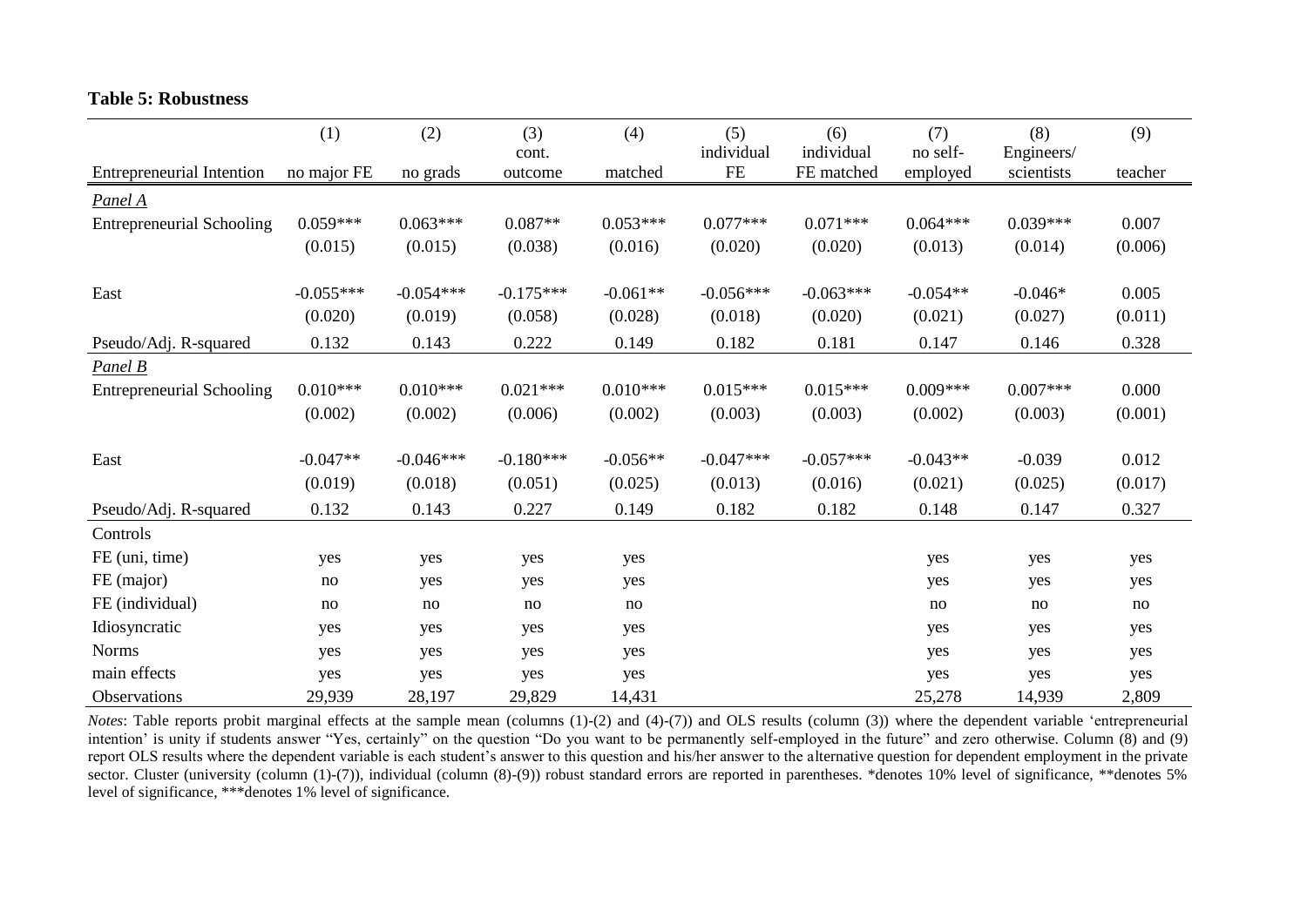# **Table A1: Detailed Variable Description**

| Variable                                  | <b>Survey Question</b>                                                    | Sub-question                               | Relevant answer category                                                                                                                                          | Type        |
|-------------------------------------------|---------------------------------------------------------------------------|--------------------------------------------|-------------------------------------------------------------------------------------------------------------------------------------------------------------------|-------------|
| <b>Outcomes</b>                           |                                                                           |                                            |                                                                                                                                                                   |             |
| entrepreneurial intention                 | In which area do you want to be<br>permanently employed in the<br>future? | self-employed (entrepreneur or freelancer) | "yes, certainly"                                                                                                                                                  | binary      |
| entrepreneurial intention<br>(continuous) | -ditto-                                                                   | -ditto-                                    | "certainly not", "rather not", "don't know",<br>"yes, perhaps", "yes, certainly"                                                                                  | continuous  |
| dependent employment                      | -ditto-                                                                   | in the private sector                      | "yes, certainly"                                                                                                                                                  | binary      |
| <b>Fixed Effects</b>                      |                                                                           |                                            |                                                                                                                                                                   |             |
| survey wave                               |                                                                           |                                            | $5 - 8$                                                                                                                                                           | categorical |
| university                                | At which site do you study at?                                            |                                            | $1-23$                                                                                                                                                            | categorical |
| field of studies                          | Which subjects do you currently<br>study?                                 | Major subject                              | aggregated categories 1-12                                                                                                                                        | categorical |
| <b>Baseline Controls</b>                  |                                                                           |                                            |                                                                                                                                                                   |             |
| Age                                       | How old are you?                                                          |                                            | log and log^2                                                                                                                                                     | continuous  |
| Gender                                    | Your gender?                                                              |                                            | male, female                                                                                                                                                      | binary      |
| Children                                  | Do you have children?                                                     |                                            | yes (any children)                                                                                                                                                | binary      |
| marital status                            | Your marital status?                                                      |                                            | "married", "single, with permanent<br>partner", "single, without permanent<br>partner", "widowed/divorced"                                                        | categorical |
| aspired degree                            | Name your aspired degree                                                  |                                            | "diploma", "magister artium" state exam<br>(no teacher)", "state exam teacher", "BA",<br>"MA", "other" "do not know yet"                                          | categorical |
| education_father                          | Name the highest degree your father has reached                           |                                            | "secondary school (8 <sup>th</sup> grade)", "middle                                                                                                               | categorical |
| education_mother                          | Name the highest degree your mother has reached                           |                                            | school $(10^{th} \text{ grade})$ ", "high school $(12^{th}/13^{th})$<br>grade)", "no graduation (less than $8th$<br>grade)", "misc/do not know"                   | categorical |
| anyparent_entrepreneur                    | Which occupation does your father/mother have                             |                                            | any "small self-employed (e.g. retailer,<br>craftsman)", "medium self-employed (e.g.<br>big retailer, chief agent)", "big self-<br>employed (e.g. factory owner)" |             |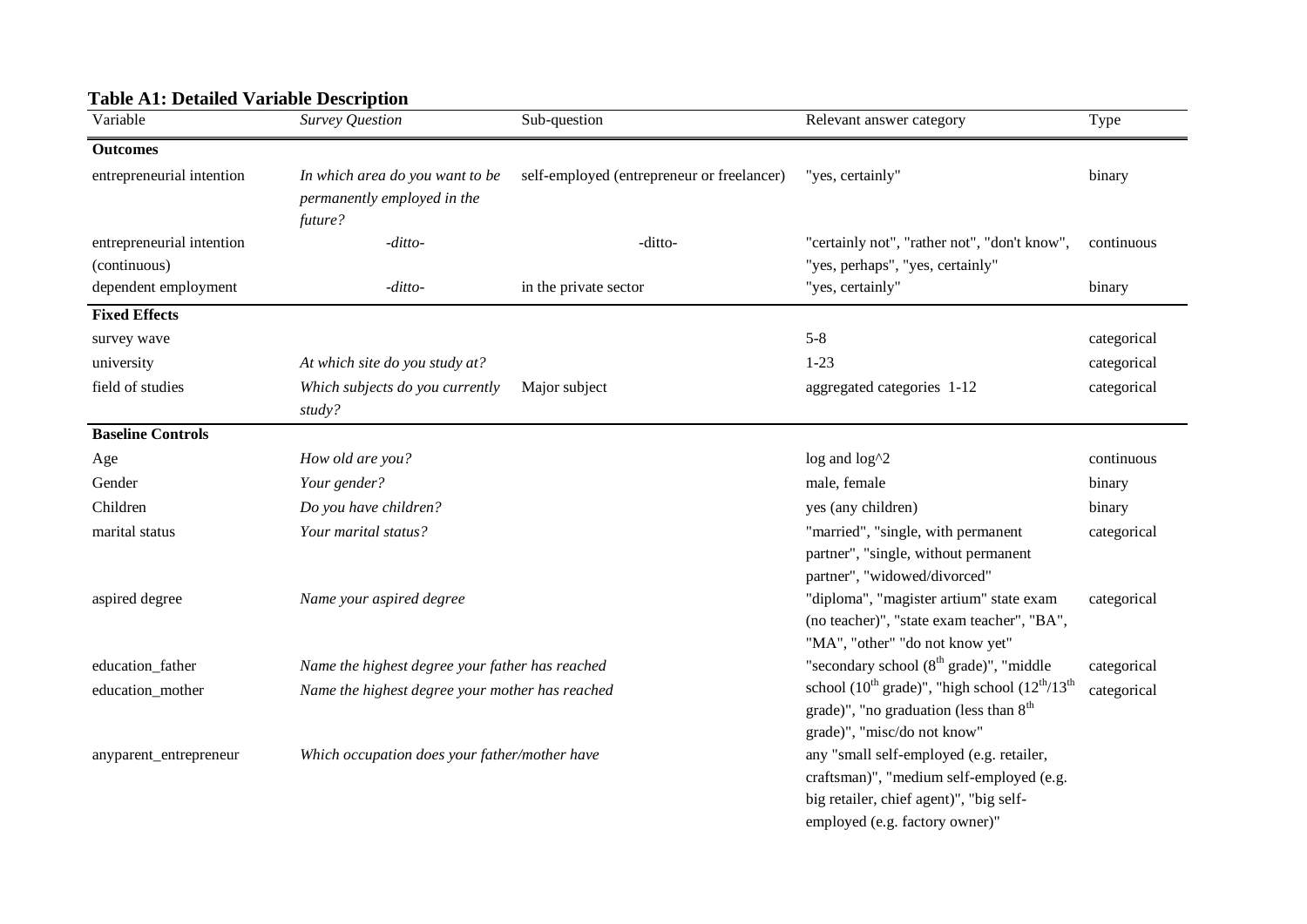| <b>Study related Controls</b>   |                                                                                        |                                                                                       |                                                                |            |
|---------------------------------|----------------------------------------------------------------------------------------|---------------------------------------------------------------------------------------|----------------------------------------------------------------|------------|
| Terms                           | How many terms have you studied at university yet?                                     |                                                                                       |                                                                | continuous |
| <b>GPA</b>                      | With which Grade Point Average                                                         |                                                                                       | GPA standardized by east/west average                          | continuous |
|                                 | did you graduate from school?                                                          |                                                                                       | GPA per year of graduation                                     |            |
| changed major                   | Have you, in the course of your<br>studies,                                            | changed your major subject?                                                           | "yes"                                                          | binary     |
| any subject science             | Which subjects do you currently<br>study?                                              | Major subject, second subject, third subject                                          | aggregated: any subject from the field of<br>science           | binary     |
| any subject engineering         | -ditto-                                                                                | $-ditto-$                                                                             | aggregated: any subject from the field of<br>engineering       | binary     |
| any subject economics           | -ditto-                                                                                | -ditto-                                                                               | aggregated: any subject from the field of<br>economic sciences | binary     |
| study motive: interest in field | a university are useful to you<br>with respect to                                      | In how far do you think studies at learning more about the chosen field of<br>studies | top 2 positive values                                          | binary     |
| study motive: income            | -ditto-                                                                                | receiving a good income                                                               | top 2 positive values                                          | binary     |
| study motive: interesting job   | -ditto-                                                                                | getting an interesting job later on                                                   | top 2 positive values                                          | binary     |
| study motive: social position   | $-ditto-$                                                                              | receiving a high position in society                                                  | top 2 positive values                                          | binary     |
| study motive: realize ideas     | -ditto-                                                                                | realizing my own ideas                                                                | top 2 positive values                                          | binary     |
| study motive: help people       | -ditto-                                                                                | helping other people later on                                                         | top 2 positive values                                          | binary     |
| study reason: talent            | How important where the<br>following reasons for deciding on<br>your field of studies? | own talent and skills                                                                 | top 2 positive values                                          | binary     |
| study reason: future job        | $-ditto-$                                                                              | clear job aspirations                                                                 | top 2 positive values                                          | binary     |
| study reason: job security      | -ditto-                                                                                | good prospects for secure job                                                         | top 2 positive values                                          | binary     |
| study reason: leadership        | -ditto-                                                                                | good prospects for getting a leading<br>position                                      | top 2 positive values                                          | binary     |
| plans abandoning                | Do you currently seriously think about abandoning studies?                             |                                                                                       | top 2 positive values                                          | binary     |
| dislikes studying               | All things considered, do you like being a student?                                    |                                                                                       | top 2 negative values                                          | binary     |
| <b>Job related Controls</b>     |                                                                                        |                                                                                       |                                                                |            |

student job *How do you finance your* By own work during the semester / By own >0 h/week in either answer binary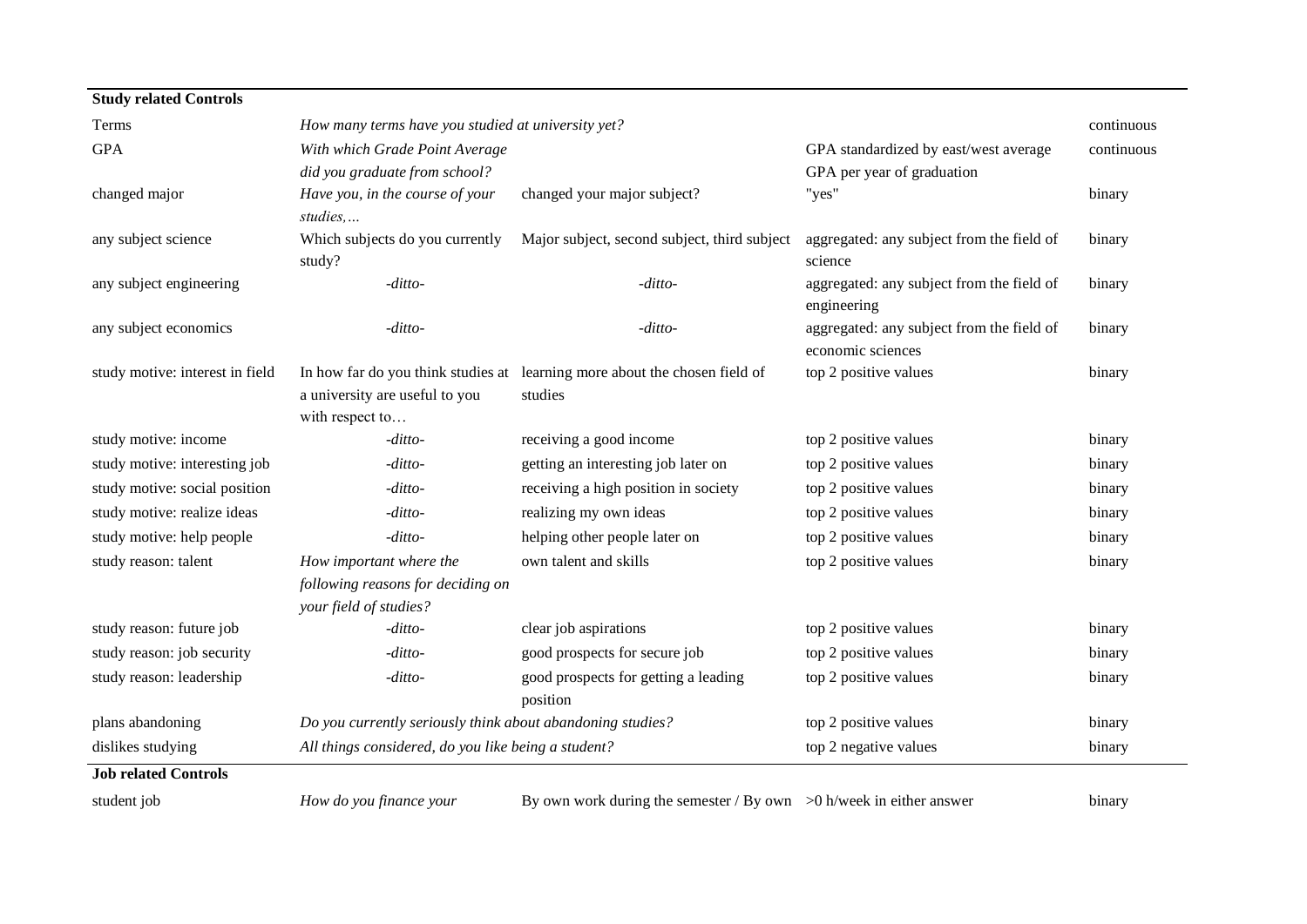|                                  | education?                                                                                | work in semester breaks                                                     |                                       |        |
|----------------------------------|-------------------------------------------------------------------------------------------|-----------------------------------------------------------------------------|---------------------------------------|--------|
| important at job: security       | What is important for you with                                                            | Job security                                                                | top 2 positive values                 | binary |
|                                  | regard to a job?                                                                          |                                                                             |                                       |        |
| important at job: ideas          | -ditto                                                                                    | to have the opportunity to realize one's own top 2 positive values<br>ideas |                                       | binary |
| important at job: income         | -ditto-                                                                                   | high income                                                                 | top 2 positive values                 | binary |
| important at job: self-reliance  | -ditto-                                                                                   | to be able to take decisions independently                                  | top 2 positive values                 | binary |
| important at job: leadership     | -ditto-                                                                                   | possibility to lead other people                                            | top 2 positive values                 | binary |
| important at job: tasks          | -ditto-                                                                                   | to be given new tasks again and again                                       | top 2 positive values                 | binary |
| important at job: academia       | -ditto-                                                                                   | possibility to work at academic tasks                                       | top 2 positive values                 | binary |
| important at job: responsibility | -ditto-                                                                                   | tasks that require a sense of responsibility                                | top 2 positive values                 | binary |
| important at job: help           | -ditto-                                                                                   | possibility to help others                                                  | top 2 positive values                 | binary |
| important at job: advancement    | -ditto-                                                                                   | advancement possibilities                                                   | top 2 positive values                 | binary |
| important at job: investigation  | -ditto-                                                                                   | possibility to investigate unknown things                                   | top 2 positive values                 | binary |
| unimportant at job: balance      | -ditto-                                                                                   | work-life balance                                                           | top 2 negative values                 | binary |
| unimportant at job: society      | -ditto-                                                                                   | a job where you do things that are useful to<br>society                     | top 2 negative values                 | binary |
| unimportant at job: relaxation   | -ditto-                                                                                   | a job where you do not have to strain<br>yourself                           | top 2 negative values                 | binary |
| unimportant at job: free time    | -ditto-                                                                                   | much leisure                                                                | top 2 negative values                 | binary |
| no job difficulties              | What describes your job perspectives after graduation best?                               |                                                                             | hardly any difficulties to find a job | binary |
| job alternative: study           | If you could not realize your job                                                         | I would continue studying (post graduate                                    | top 2 positive values                 | binary |
|                                  | aspirations due to the labor<br>market conditions after<br>graduation, what would you do? | studies) to improve my job prospects                                        |                                       |        |
| job alternative: burden          | -ditto-                                                                                   | I would be willing to accept greater                                        | top 2 positive values                 | binary |
|                                  |                                                                                           | burdens (e.g. move, commute longer                                          |                                       |        |
|                                  |                                                                                           | distances)                                                                  |                                       |        |
| job alternative: different job   | -ditto-                                                                                   | I would look for a job with similar                                         | top 2 positive values                 | binary |
|                                  |                                                                                           | qualification requirements and<br>remuneration                              |                                       |        |
| job alternative: financial loss  | -ditto-                                                                                   | I would accept financial loss if the job                                    | top 2 positive values                 | binary |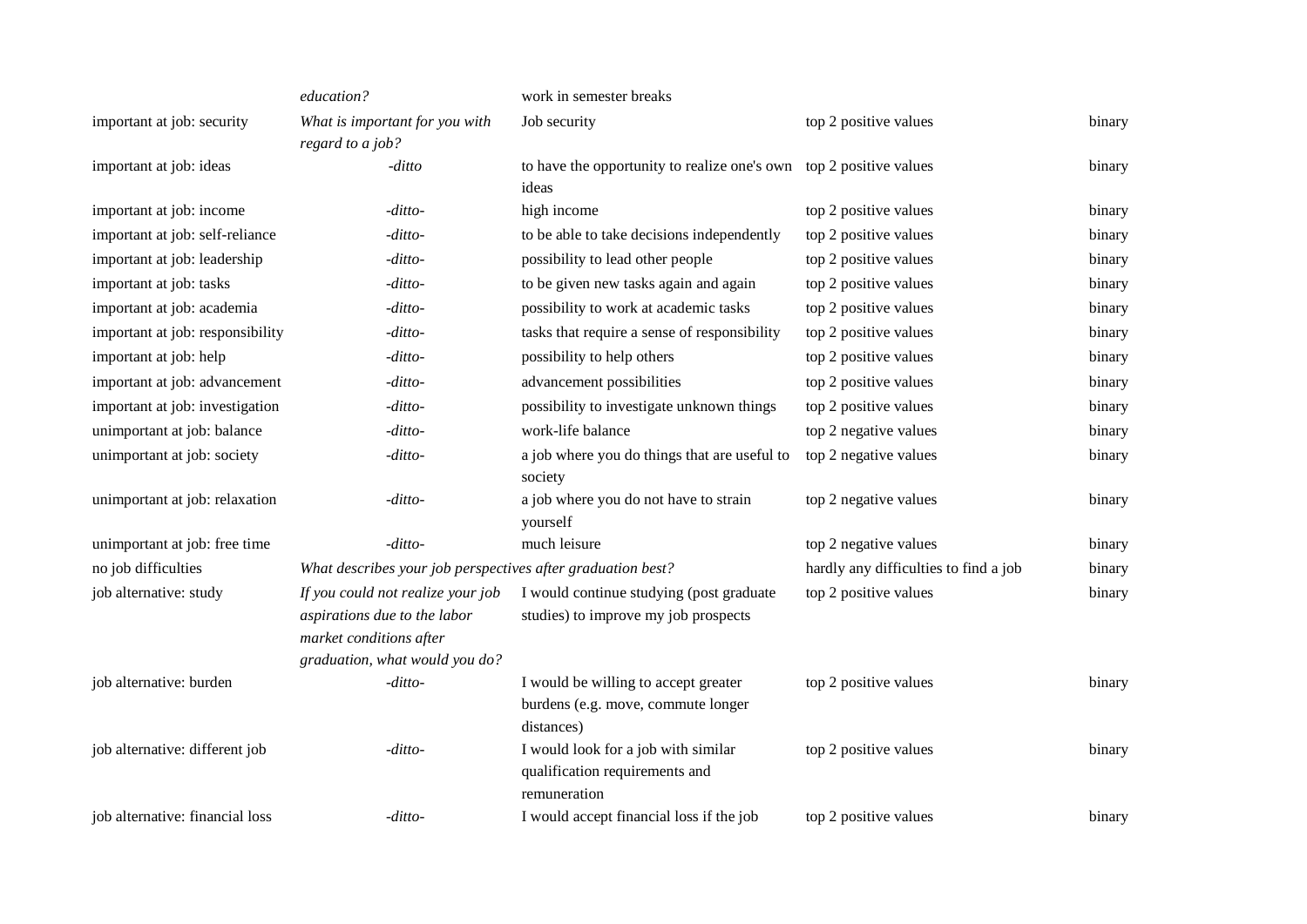| <b>Controls for individual characteristics</b> |                                                          |                                                                                 |                       |        |
|------------------------------------------------|----------------------------------------------------------|---------------------------------------------------------------------------------|-----------------------|--------|
| type: skeptical                                | In how far do the following<br>statements apply to you   | I doubt whether I will graduate at all                                          | top 2 positive values | binary |
|                                                | personally?                                              |                                                                                 |                       |        |
| type: hardworking                              | -ditto-                                                  | I work intensely and much for my studies                                        | top 2 negative values | binary |
| type: good learner                             | -ditto-                                                  | It is easy to me to learn and remember                                          | top 2 positive values | binary |
| type: nervous                                  | -ditto-                                                  | During exams I am often so excited that I<br>forget things that I actually know | top 2 positive values | binary |
| type: fast                                     | -ditto-                                                  | I want to finish my studies as fast as<br>possible                              | top 2 positive values | binary |
| problem: peer contact                          | What causes difficulties for you?                        | To get into contact to other students                                           | top 2 positive values | binary |
| problem: teachers                              | -ditto-                                                  | Dealings with lecturers                                                         | top 2 positive values | binary |
| problem: competition                           | -ditto-                                                  | Competition amongst students                                                    | top 2 positive values | binary |
| problem: discussion                            | -ditto-                                                  | To participate in discussions during<br>seminars                                | top 2 positive values | binary |
| burden: orientation                            | In how far do you perceive the                           | Problems to keep orientation                                                    | top 2 positive values | binary |
|                                                | following issues to be a burden?                         |                                                                                 |                       |        |
| burden: anonymity                              | -ditto-                                                  | anonymity at university                                                         | top 2 positive values | binary |
| burden: exams                                  | -ditto-                                                  | examinations                                                                    | top 2 positive values | binary |
| burden: financial situation                    | -ditto-                                                  | current financial situation                                                     | top 2 positive values | binary |
| burden: personal problems                      | -ditto-                                                  | personal problems (e.g. fears, depression)                                      | top 2 positive values | binary |
| burden: job perspectives                       | -ditto-                                                  | uncertain job perspectives                                                      | top 2 positive values | binary |
| important: politics                            | How important are the following<br>areas of life to you? | politics and public life                                                        | top 2 positive values | binary |
| important: culture                             | -ditto-                                                  | arts and culture                                                                | top 2 positive values | binary |
| important: studies                             | -ditto-                                                  | university and studies                                                          | top 2 positive values | binary |
| important: science                             | -ditto-                                                  | science and research                                                            | top 2 positive values | binary |
| important: job                                 | -ditto-                                                  | job and work                                                                    | top 2 positive values | binary |
| important: partner                             | -ditto-                                                  | partner/own family                                                              | top 2 positive values | binary |
| important: technology                          | -ditto-                                                  | technics and technology                                                         | top 2 positive values | binary |

matches my qualification / skills